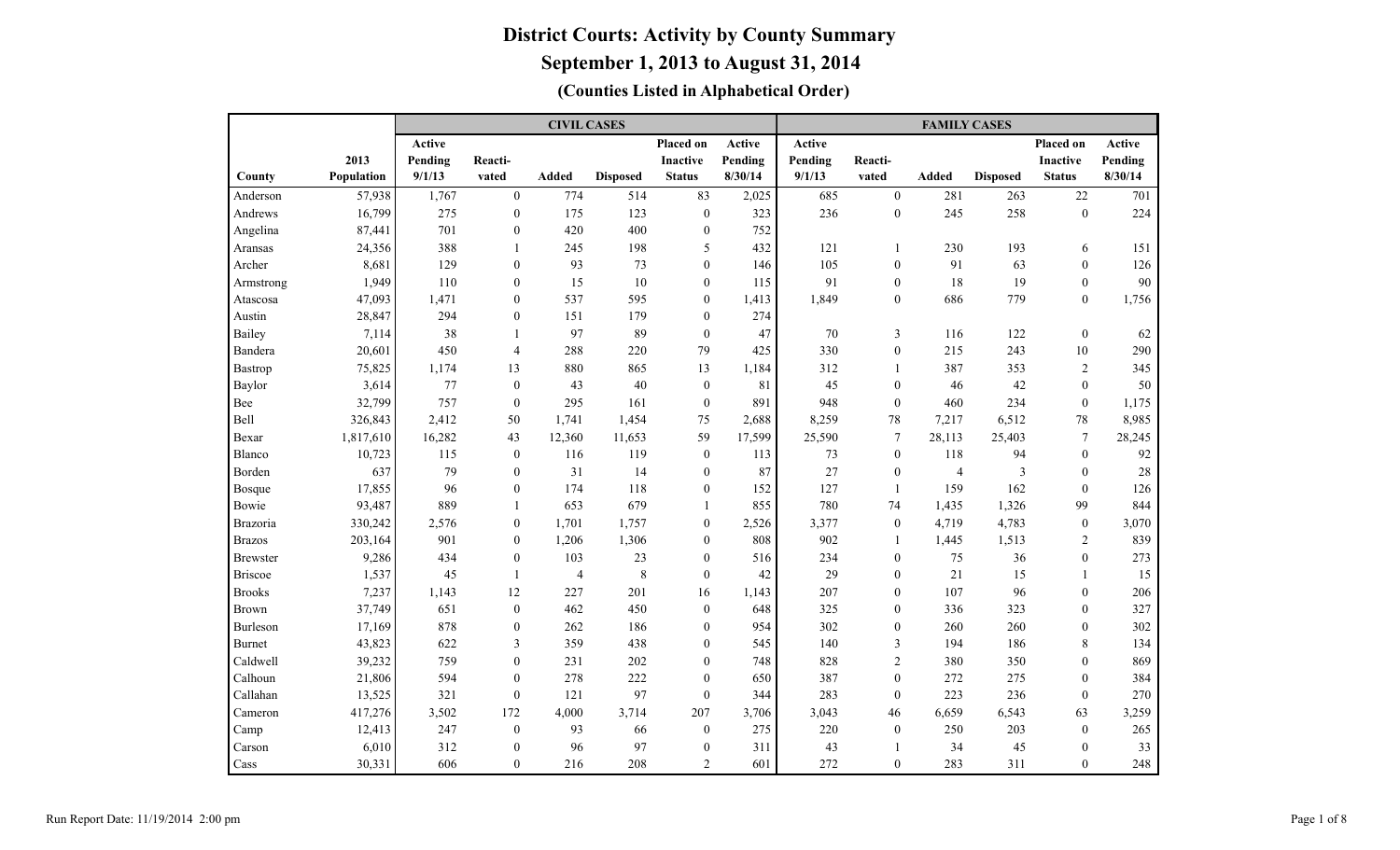**September 1, 2013 to August 31, 2014**

|                 |            |                |                  |                  | <b>JUVENILE CASES</b> |                 |                |         |                  | <b>CRIMINAL CASES</b> |                 |                  |         |         |                  | <b>TOTAL CASES</b> |                 |                  |         |
|-----------------|------------|----------------|------------------|------------------|-----------------------|-----------------|----------------|---------|------------------|-----------------------|-----------------|------------------|---------|---------|------------------|--------------------|-----------------|------------------|---------|
|                 |            | Active         |                  |                  |                       | Placed on       | Active         | Active  |                  |                       |                 | Placed on        | Active  | Active  |                  |                    |                 | Placed on        | Active  |
|                 | 2013       | Pending        | Reacti-          |                  |                       | <b>Inactive</b> | Pending        | Pending | Reacti-          |                       |                 | <b>Inactive</b>  | Pending | Pending | Reacti-          |                    |                 | <b>Inactive</b>  | Pending |
| County          | Population | 9/1/13         | vated            | Added            | <b>Disposed</b>       | <b>Status</b>   | 8/30/14        | 9/1/13  | vated            | Added                 | <b>Disposed</b> | <b>Status</b>    | 8/30/14 | 9/1/13  | vated            | <b>Added</b>       | <b>Disposed</b> | <b>Status</b>    | 8/30/14 |
| Anderson        | 57,938     | $\overline{0}$ | $\overline{0}$   | $\theta$         | $\Omega$              | $\overline{0}$  | $\Omega$       | 727     | $\mathbf{0}$     | 724                   | 692             | 111              | 751     | 3,179   | $\overline{0}$   | 1,779              | 1,469           | 216              | 3,477   |
| Andrews         | 16,799     |                |                  |                  |                       |                 |                | 190     | 187              | 332                   | 337             | 215              | 159     | 701     | 187              | 752                | 718             | 215              | 706     |
| Angelina        | 87,441     |                |                  |                  |                       |                 |                | 795     | 344              | 952                   | 902             | 447              | 761     | 1,496   | 344              | 1,372              | 1,302           | 447              | 1,513   |
| Aransas         | 24,356     |                |                  |                  |                       |                 |                | 102     | $\overline{0}$   | 303                   | 244             | $\overline{0}$   | 163     | 611     | $\overline{2}$   | 778                | 635             | 11               | 746     |
| Archer          | 8,681      | 11             | $\mathbf{0}$     | $\overline{0}$   | $\theta$              | $\theta$        | 11             | 68      | $\overline{0}$   | 82                    | 85              | $\overline{0}$   | 58      | 313     | $\overline{0}$   | 266                | 221             | $\overline{0}$   | 341     |
| Armstrong       | 1,949      | $\theta$       | $\mathbf{0}$     | $\mathbf{0}$     | $\mathbf{0}$          | $\overline{0}$  | $\theta$       | 36      | $\overline{0}$   | 14                    | 10              | $\theta$         | 40      | 237     | $\overline{0}$   | 47                 | 39              | $\mathbf{0}$     | 245     |
| Atascosa        | 47,093     | 236            | $\mathbf{0}$     | 64               | 14                    | $\overline{0}$  | 286            | 722     | $\overline{0}$   | 210                   | 201             | $\overline{0}$   | 734     | 4,278   | $\overline{0}$   | 1,497              | 1,589           | $\mathbf{0}$     | 4,189   |
| Austin          | 28,847     |                |                  |                  |                       |                 |                | 373     | $\overline{0}$   | 181                   | 161             | $\overline{0}$   | 395     | 667     | $\overline{0}$   | 332                | 340             | $\overline{0}$   | 669     |
| Bailey          | 7,114      | $\theta$       | $\boldsymbol{0}$ | $\mathbf{0}$     | $\boldsymbol{0}$      | $\theta$        | $\Omega$       | 17      | 5                | 127                   | 123             | $\theta$         | 31      | 125     | 9                | 340                | 334             | $\overline{0}$   | 140     |
| Bandera         | 20,601     | $\Omega$       | $\mathbf{0}$     | $\mathbf{0}$     | $\mathbf{0}$          | $\overline{0}$  | $\Omega$       | 93      | 157              | 334                   | 227             | 154              | 158     | 873     | 161              | 837                | 690             | 243              | 873     |
| <b>Bastrop</b>  | 75,825     |                |                  |                  |                       |                 |                | 610     | $\boldsymbol{0}$ | 462                   | 537             | $\overline{0}$   | 518     | 2,096   | 14               | 1,729              | 1,755           | 15               | 2,047   |
| Baylor          | 3,614      | $\overline{0}$ | $\boldsymbol{0}$ | $\boldsymbol{0}$ | $\boldsymbol{0}$      | $\mathbf{0}$    | $\Omega$       | 62      | $\overline{0}$   | 31                    | 35              | $\boldsymbol{0}$ | 60      | 184     | $\boldsymbol{0}$ | 120                | 117             | $\mathbf{0}$     | 191     |
| Bee             | 32,799     | 164            | $\boldsymbol{0}$ | 48               | 21                    | $\overline{0}$  | 191            | 303     | $\mathbf{0}$     | 216                   | 116             | $\mathbf{0}$     | 404     | 2,172   | $\boldsymbol{0}$ | 1,019              | 532             | $\boldsymbol{0}$ | 2,661   |
| Bell            | 326,843    |                |                  |                  |                       |                 |                | 973     | 92               | 1,921                 | 1,818           | 105              | 1,118   | 11,644  | 220              | 10,879             | 9,784           | 258              | 12,791  |
| Bexar           | 1,817,610  | 353            | 249              | 2,455            | 2,529                 | 254             | 332            | 5,946   | 6,256            | 16,216                | 15,562          | 6,052            | 6,738   | 48,171  | 6,555            | 59,144             | 55,147          | 6,372            | 52,914  |
| Blanco          | 10,723     | $\overline{2}$ | $\boldsymbol{0}$ | 2                | $\bf{0}$              | $\overline{0}$  | $\overline{4}$ | 23      | 24               | 103                   | 60              | 29               | 55      | 213     | 24               | 339                | 273             | 29               | 264     |
| Borden          | 637        | $\Omega$       | $\mathbf{0}$     | $\mathbf{0}$     | $\Omega$              | $\theta$        | $\theta$       | 10      | $\mathbf{0}$     | $\overline{4}$        | 2               | $\overline{0}$   | 12      | 116     | $\mathbf{0}$     | 39                 | 19              | $\bf{0}$         | 127     |
| <b>Bosque</b>   | 17,855     | $\Omega$       | $\mathbf{0}$     | $\theta$         | $\theta$              | $\overline{0}$  | $\Omega$       | 123     | 41               | 172                   | 162             | 38               | 115     | 346     | 42               | 505                | 442             | 38               | 393     |
| Bowie           | 93,487     |                |                  |                  |                       |                 |                | 902     | 445              | 925                   | 709             | 481              | 947     | 2,571   | 520              | 3,013              | 2,714           | 581              | 2,646   |
| Brazoria        | 330,242    |                |                  |                  |                       |                 |                | 2,263   | $\overline{1}$   | 3,157                 | 3,061           |                  | 2,358   | 8,216   | $\overline{1}$   | 9,577              | 9,601           | - 1              | 7,954   |
| <b>Brazos</b>   | 203,164    | 560            | $\overline{0}$   | 299              | 292                   | $\overline{0}$  | 567            | 2,287   | 36               | 2,185                 | 2,555           | 90               | 2,441   | 4,650   | 37               | 5,135              | 5,666           | 92               | 4,655   |
| <b>Brewster</b> | 9,286      |                |                  |                  |                       |                 |                | 281     | $\bf{0}$         | 83                    | 40              | $\mathbf{0}$     | 320     | 949     | $\boldsymbol{0}$ | 261                | 99              | $\bf{0}$         | 1,109   |
| <b>Briscoe</b>  | 1,537      | $\overline{0}$ | $\boldsymbol{0}$ | $\mathbf{0}$     | $\bf{0}$              | $\overline{0}$  | $\Omega$       | 11      | -1               | $\overline{3}$        | 8               |                  | 8       | 85      | $\overline{2}$   | 28                 | 31              | $\overline{2}$   | 65      |
| <b>Brooks</b>   | 7,237      | $\theta$       | $\mathbf{0}$     | $\theta$         | $\theta$              | $\theta$        | $\theta$       | 1,293   | 43               | 74                    | 129             | $20\,$           | 1,287   | 2,643   | 55               | 408                | 426             | 36               | 2,636   |
| <b>Brown</b>    | 37,749     | $\Omega$       | $\theta$         | $\theta$         | $\Omega$              | $\theta$        | $\overline{0}$ | 420     | 238              | 786                   | 611             | 333              | 531     | 1,396   | 238              | 1,584              | 1,384           | 333              | 1,506   |
| Burleson        | 17,169     | $\Omega$       | $\theta$         | $\theta$         | $\overline{0}$        | $\theta$        | $\overline{0}$ | 383     | $\bf{0}$         | 262                   | 230             | $\mathbf{0}$     | 391     | 1,563   | $\overline{0}$   | 784                | 676             | $\overline{0}$   | 1,647   |
| <b>Burnet</b>   | 43,823     | 11             | $\mathbf{0}$     | 53               | 49                    | $\overline{0}$  | 15             | 241     | 327              | 690                   | 413             | 334              | 498     | 1,014   | 333              | 1,296              | 1,086           | 342              | 1,192   |
| Caldwell        | 39,232     |                |                  |                  |                       |                 |                | 149     | 402              | 440                   | 363             | 254              | 221     | 1,736   | 404              | 1,051              | 915             | 254              | 1,838   |
| Calhoun         | 21,806     |                |                  |                  |                       |                 |                | 212     | $\bf{0}$         | 138                   | 132             | $\mathbf{0}$     | 218     | 1,193   | $\overline{0}$   | 688                | 629             | $\overline{0}$   | 1,252   |
| Callahan        | 13,525     |                | $\mathbf{0}$     |                  |                       | $\overline{0}$  |                | 99      | $\overline{0}$   | 86                    | 95              | $\overline{0}$   | 88      | 704     | $\overline{0}$   | 431                | 429             | $\overline{0}$   | 703     |
| Cameron         | 417,276    | 520            | $\theta$         | 577              | 564                   | $\theta$        | 554            | 1,953   | 1,837            | 4,022                 | 4,439           | 2,563            | 1,480   | 9,018   | 2,055            | 15,258             | 15,260          | 2,833            | 8,999   |
| Camp            | 12,413     |                | $\Omega$         | 3                | $\overline{0}$        | $\Omega$        | $\mathcal{E}$  | 193     | 65               | 150                   | 148             | 87               | 172     | 661     | 65               | 496                | 417             | 87               | 715     |
| Carson          | 6,010      | $\Omega$       | $\Omega$         | $\theta$         | $\Omega$              | $\Omega$        | $\Omega$       | 235     | $\overline{0}$   | 303                   | 326             |                  | 211     | 590     |                  | 433                | 468             |                  | 555     |
| Cass            | 30,331     | $\Omega$       | $\Omega$         |                  | $\Omega$              | $\Omega$        |                | 401     | 201              | 546                   | 542             | 224              | 351     | 1,279   | 201              | 1,046              | 1,061           | 226              | 1,201   |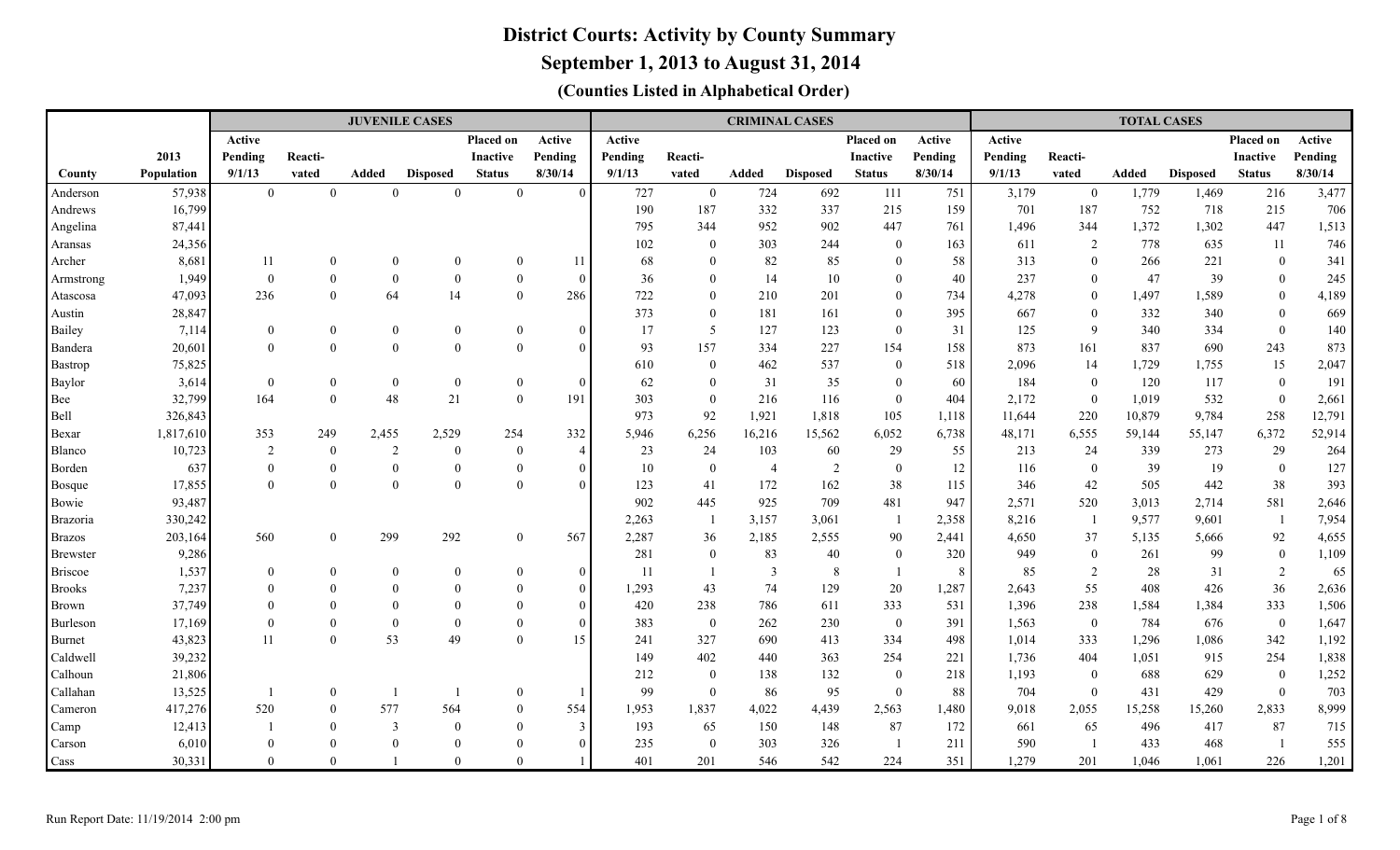|               |            |         |                  | <b>CIVIL CASES</b> |                 |                  |         |         |                  | <b>FAMILY CASES</b> |                 |                  |         |
|---------------|------------|---------|------------------|--------------------|-----------------|------------------|---------|---------|------------------|---------------------|-----------------|------------------|---------|
|               |            | Active  |                  |                    |                 | Placed on        | Active  | Active  |                  |                     |                 | Placed on        | Active  |
|               | 2013       | Pending | Reacti-          |                    |                 | <b>Inactive</b>  | Pending | Pending | Reacti-          |                     |                 | <b>Inactive</b>  | Pending |
| County        | Population | 9/1/13  | vated            | <b>Added</b>       | <b>Disposed</b> | <b>Status</b>    | 8/30/14 | 9/1/13  | vated            | <b>Added</b>        | <b>Disposed</b> | <b>Status</b>    | 8/30/14 |
| Castro        | 8,030      |         |                  |                    |                 |                  |         |         |                  |                     |                 |                  |         |
| Chambers      | 36,812     | 742     | $\overline{0}$   | 351                | 445             | $\boldsymbol{0}$ | 636     | 458     | $\mathbf{0}$     | 542                 | 535             | $\mathbf{0}$     | 489     |
| Cherokee      | 50,878     | 1,969   | $\overline{0}$   | 334                | 275             | $\boldsymbol{0}$ | 2,030   | $\,8\,$ | $\overline{0}$   | 15                  | 11              | $\mathbf{0}$     | 15      |
| Childress     | 7,095      | 322     | $\mathbf{0}$     | 70                 | 39              | $\boldsymbol{0}$ | 356     | 192     | $\overline{0}$   | 60                  | 39              | $\mathbf{0}$     | 214     |
| Clay          | 10,473     | 107     | $\mathbf{1}$     | 84                 | 80              | 3                | 109     | 83      | $\overline{2}$   | 162                 | 149             | $\overline{2}$   | 96      |
| Cochran       | 3,016      | 87      | $\overline{0}$   | 39                 | 29              | $\overline{0}$   | 99      | 97      | $\boldsymbol{0}$ | 38                  | 39              | $\mathbf{0}$     | 99      |
| Coke          | 3,210      | 37      | $\mathbf{0}$     | 12                 | 3               | $\boldsymbol{0}$ | 44      | 54      | $\overline{0}$   | 30                  | 20              | $\overline{2}$   | 46      |
| Coleman       | 8,543      | 277     | $\mathbf{0}$     | 99                 | 103             | $\boldsymbol{0}$ | 270     | 185     | $\boldsymbol{0}$ | 140                 | 126             | $\boldsymbol{0}$ | 194     |
| Collin        | 854,778    | 3,329   | 53               | 5,159              | 5,187           | 65               | 3,291   | 5,550   | 27               | 8,821               | 8,841           | 31               | 5,581   |
| Collingsworth | 3,099      | 157     | $\mathbf{0}$     | 47                 | 68              | $\boldsymbol{0}$ | 139     | 130     | $\mathbf{0}$     | 33                  | 23              | $\boldsymbol{0}$ | 141     |
| Colorado      | 20,752     | 332     | $\overline{0}$   | 161                | 158             | $\boldsymbol{0}$ | 343     | 480     | $\overline{0}$   | 191                 | 115             | $\boldsymbol{0}$ | 568     |
| Comal         | 118,480    | 1,501   | $\overline{0}$   | 900                | 471             | $\mathbf{0}$     | 1,408   | 1,785   | $\overline{0}$   | 1,325               | 740             | $\mathbf{0}$     | 1,832   |
| Comanche      | 13,623     | 100     | $\theta$         | 124                | 124             | $\mathbf{0}$     | 98      | 145     | $\overline{0}$   | 167                 | 168             | $\mathbf{0}$     | 146     |
| Concho        | 4,043      | 108     | $\theta$         | 28                 | 40              | $\mathbf{0}$     | 97      | 28      | $\overline{0}$   | 15                  | 14              | $\mathbf{0}$     | 31      |
| Cooke         | 38,467     | 703     | $\theta$         | 412                | 454             | $\mathbf{0}$     | 505     | 632     | $\overline{0}$   | 604                 | 540             | $\mathbf{0}$     | 640     |
| Coryell       | 76,192     | 104     | $\theta$         | 248                | 201             | $\mathbf{0}$     | 196     | 433     | $\overline{0}$   | 688                 | 664             | $\theta$         | 460     |
| Cottle        | 1,452      | 133     | $\theta$         | 32                 | $\overline{7}$  | $\boldsymbol{0}$ | 159     | 25      | $\mathbf{1}$     | $\,8\,$             | $\overline{3}$  | $\mathbf{0}$     | 31      |
| Crane         | 4,773      | 61      | $\theta$         | 22                 | 9               | 17               | 67      | 51      | $\mathbf{0}$     | 38                  | 30              | 17               | 70      |
| Crockett      | 3,807      | 72      | $\mathbf{0}$     | 35                 | 28              | $\boldsymbol{0}$ | 81      | 63      | $\mathbf{0}$     | 52                  | 32              | $\mathbf{0}$     | 85      |
| Crosby        | 5,991      | 67      | 29               | 59                 | 36              | 36               | 83      | 34      | 46               | 113                 | 87              | 51               | 55      |
| Culberson     | 2,277      | 187     | $\mathbf{0}$     | 70                 | 56              | $\boldsymbol{0}$ | 201     | 36      | $\overline{0}$   | 17                  | 23              | $\mathbf{0}$     | 30      |
| Dallam        | 7,057      | 64      | $\mathbf{0}$     | 63                 | 41              | $\boldsymbol{0}$ | 83      | 60      | $\mathbf{0}$     | 118                 | 98              | $\mathbf{0}$     | 81      |
| Dallas        | 2,480,331  | 14,370  | 3                | 20,967             | 21,274          | -1               | 13,860  | 47,560  | 550              | 36,444              | 34,535          | 560              | 49,370  |
| Dawson        | 13,810     | 230     | $\mathbf{0}$     | 168                | 161             | $\boldsymbol{0}$ | 237     | 133     | $\mathbf{0}$     | 351                 | 271             | $\boldsymbol{0}$ | 213     |
| De Witt       | 20,503     | 421     | $\boldsymbol{0}$ | 219                | 184             | $\mathbf{1}$     | 451     | 279     | 11               | 339                 | 334             | 15               | 284     |
| Deaf Smith    | 19,177     | 155     | $\sqrt{2}$       | 132                | 82              | $\mathfrak{Z}$   | 203     | 223     | $\overline{4}$   | 305                 | 325             | $\sqrt{2}$       | 211     |
| Delta         | 5,238      | 81      | $\boldsymbol{0}$ | 81                 | 39              | $\boldsymbol{0}$ | 110     | 61      | $\boldsymbol{0}$ | 93                  | 88              | $\boldsymbol{0}$ | 58      |
| Denton        | 728,799    | 3,751   | 105              | 4,340              | 3,954           | 67               | 4,166   | 6,432   | 56               | 7,226               | 7,564           | 53               | 6,098   |
| Dickens       | 2,291      | 35      | $\boldsymbol{0}$ | 21                 | $\,$ 8 $\,$     | $\boldsymbol{0}$ | 48      | 119     | $\boldsymbol{0}$ | 20                  | 9               | $\boldsymbol{0}$ | 130     |
| Dimmit        | 10,897     | 225     | $\mathbf{0}$     | 124                | 80              | $\boldsymbol{0}$ | 269     | 246     | $\overline{0}$   | 88                  | 160             | $\boldsymbol{0}$ | 176     |
| Donley        | 3,522      | 282     | $\overline{0}$   | 77                 | 38              | $\boldsymbol{0}$ | 324     | 50      | $\boldsymbol{0}$ | 53                  | 45              | $\boldsymbol{0}$ | 60      |
| Duval         | 11,640     | 1,168   | $\overline{0}$   | 419                | 282             | $\boldsymbol{0}$ | 1,305   | 228     | $\mathbf{0}$     | 113                 | 103             | $\mathbf{0}$     | 238     |
| Eastland      | 18,245     | 758     | $\overline{0}$   | 275                | 232             | $\boldsymbol{0}$ | 802     | 618     | $\overline{0}$   | 225                 | 175             | $\mathbf{0}$     | 668     |
| Ector         | 149,378    | 2,663   | $\overline{0}$   | 962                | 989             | $\mathbf{0}$     | 2,638   | 4,037   | $\mathbf{0}$     | 1,530               | 1,413           | 132              | 4,027   |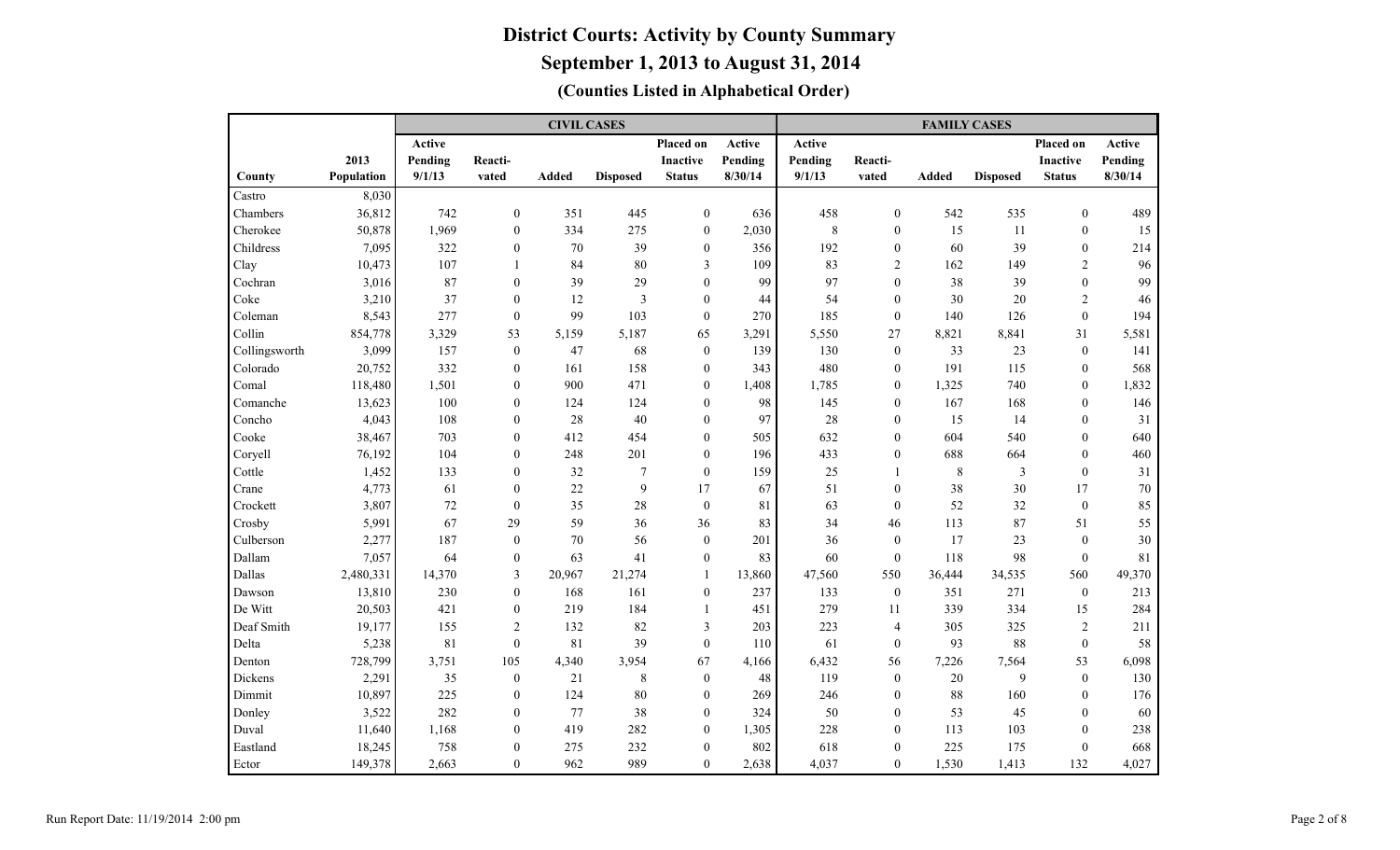### **September 1, 2013 to August 31, 2014**

|                                                                     |                                                                    |                                                  |                                                                | <b>JUVENILE CASES</b>                |                                 |                                                                |                                       |                                                 |                                                                         |                                                             | <b>CRIMINAL CASES</b>                           |                                                                                       |                                                |                                                        |                                                                   | <b>TOTAL CASES</b>                                  |                                                   |                                                                                           |                        |
|---------------------------------------------------------------------|--------------------------------------------------------------------|--------------------------------------------------|----------------------------------------------------------------|--------------------------------------|---------------------------------|----------------------------------------------------------------|---------------------------------------|-------------------------------------------------|-------------------------------------------------------------------------|-------------------------------------------------------------|-------------------------------------------------|---------------------------------------------------------------------------------------|------------------------------------------------|--------------------------------------------------------|-------------------------------------------------------------------|-----------------------------------------------------|---------------------------------------------------|-------------------------------------------------------------------------------------------|------------------------|
|                                                                     |                                                                    | Active                                           |                                                                |                                      |                                 | <b>Placed on</b>                                               | Active                                | Active                                          |                                                                         |                                                             |                                                 | Placed on                                                                             | Active                                         | Active                                                 |                                                                   |                                                     |                                                   | Placed on                                                                                 | Active                 |
|                                                                     | 2013                                                               | Pending                                          | Reacti-                                                        |                                      |                                 | <b>Inactive</b>                                                | Pending                               | Pending                                         | Reacti-                                                                 |                                                             |                                                 | Inactive                                                                              | Pending                                        | Pending                                                | Reacti-                                                           |                                                     |                                                   | <b>Inactive</b>                                                                           | Pending                |
| County                                                              | Population                                                         | 9/1/13                                           | vated                                                          | Added                                | <b>Disposed</b>                 | <b>Status</b>                                                  | 8/30/14                               | 9/1/13                                          | vated                                                                   | Added                                                       | <b>Disposed</b>                                 | <b>Status</b>                                                                         | 8/30/14                                        | 9/1/13                                                 | vated                                                             | Added                                               | <b>Disposed</b>                                   | <b>Status</b>                                                                             | 8/30/14                |
| Castro                                                              | 8,030                                                              |                                                  |                                                                |                                      |                                 |                                                                |                                       |                                                 |                                                                         |                                                             |                                                 |                                                                                       |                                                | $\overline{0}$                                         | $\overline{0}$                                                    | $\mathbf{0}$                                        | $\boldsymbol{0}$                                  | $\mathbf{0}$                                                                              | $\mathbf{0}$           |
| Chambers                                                            | 36,812                                                             | $\mathbf{0}$                                     | $\overline{0}$                                                 | $\mathbf{0}$                         | $\overline{0}$                  | $\theta$                                                       | $\overline{0}$                        | 1,262                                           | $\mathbf{0}$                                                            | 774                                                         | 735                                             | $\overline{0}$                                                                        | 1,252                                          | 2,462                                                  | $\theta$                                                          | 1,667                                               | 1,715                                             | $\bf{0}$                                                                                  | 2,377                  |
| Cherokee                                                            | 50,878                                                             | 35                                               | $\Omega$                                                       | 36                                   | 34                              | $\overline{0}$                                                 | 37                                    | 421                                             | 193                                                                     | 628                                                         | 669                                             | 145                                                                                   | 374                                            | 2,433                                                  | 193                                                               | 1,013                                               | 989                                               | 145                                                                                       | 2,456                  |
| Childress                                                           | 7,095                                                              | $\Omega$                                         | $\Omega$                                                       | $\mathbf{0}$                         | $\theta$                        | $\Omega$                                                       | $\theta$                              | 118                                             | $\overline{1}$                                                          | 136                                                         | 120                                             | $\overline{0}$                                                                        | 134                                            | 632                                                    |                                                                   | 266                                                 | 198                                               | $\mathbf{0}$                                                                              | 704                    |
| Clay                                                                | 10,473                                                             | $\mathfrak{D}_{\mathfrak{p}}$                    | $\Omega$                                                       | 3                                    | $\mathcal{F}$                   | $\Omega$                                                       | 2                                     | 59                                              | $\theta$                                                                | 127                                                         | 112                                             | $\overline{0}$                                                                        | 74                                             | 251                                                    | 3                                                                 | 376                                                 | 344                                               | 5                                                                                         | 281                    |
| Cochran                                                             | 3,016                                                              | $\Omega$                                         | $\Omega$                                                       | $\Omega$                             | $\Omega$                        | $\Omega$                                                       | $\Omega$                              | 31                                              | $\overline{2}$                                                          | 27                                                          | 17                                              | $\theta$                                                                              | 47                                             | 215                                                    | $\overline{2}$                                                    | 104                                                 | 85                                                | $\mathbf{0}$                                                                              | 245                    |
| Coke                                                                | 3,210                                                              | $\mathcal{D}$                                    | $\Omega$                                                       |                                      | $\Omega$                        | $\Omega$                                                       |                                       | 17                                              | $\overline{0}$                                                          | 25                                                          | 16                                              | 2                                                                                     | 28                                             | 110                                                    | $\overline{0}$                                                    | 68                                                  | 39                                                | $\overline{4}$                                                                            | 122                    |
| Coleman                                                             | 8,543                                                              | $\Omega$                                         | $\Omega$                                                       | $\theta$                             | $\Omega$                        | $\overline{0}$                                                 | $\Omega$                              | 180                                             | 16                                                                      | 125                                                         | 118                                             | 11                                                                                    | 176                                            | 642                                                    | 16                                                                | 364                                                 | 347                                               | 11                                                                                        | 640                    |
| Collin                                                              | 854,778                                                            | 243                                              | 5                                                              | 867                                  | 777                             | 17                                                             | 320                                   | 3,931                                           | $\overline{0}$                                                          | 4,441                                                       | 4,400                                           | $\overline{0}$                                                                        | 3,977                                          | 13,053                                                 | 85                                                                | 19,288                                              | 19,205                                            | 113                                                                                       | 13,169                 |
| Collingsworth                                                       | 3,099                                                              | $\Omega$                                         | $\Omega$                                                       | $\mathbf{0}$                         | $\overline{0}$                  | $\overline{0}$                                                 | $\theta$                              | 70                                              | $\overline{0}$                                                          | 44                                                          | 39                                              | $\theta$                                                                              | 75                                             | 357                                                    | $\theta$                                                          | 124                                                 | 130                                               | $\mathbf{0}$                                                                              | 355                    |
| Colorado                                                            | 20,752                                                             |                                                  | $\Omega$                                                       | $\mathbf{0}$                         | $\theta$                        | $\Omega$                                                       |                                       | 325                                             | $\overline{0}$                                                          | 209                                                         | 223                                             | $\theta$                                                                              | 319                                            | 1,138                                                  | $\theta$                                                          | 561                                                 | 496                                               | $\boldsymbol{0}$                                                                          | 1,231                  |
| Comal                                                               | 118,480                                                            | 49                                               | $\Omega$                                                       | 80                                   | 78                              | $\Omega$                                                       | 49                                    | 435                                             | $\mathbf{0}$                                                            | 542                                                         | 475                                             | $\mathbf{0}$                                                                          | 534                                            | 3,770                                                  | $\mathbf{0}$                                                      | 2,847                                               | 1,764                                             | $\boldsymbol{0}$                                                                          | 3,823                  |
| Comanche                                                            | 13,623                                                             | $\Omega$                                         | $\Omega$                                                       | $\theta$                             | $\theta$                        | $\Omega$                                                       | $\theta$                              | 124                                             | 33                                                                      | 137                                                         | 156                                             | 37                                                                                    | 102                                            | 369                                                    | 33                                                                | 428                                                 | 448                                               | 37                                                                                        | 346                    |
| Concho                                                              | 4,043                                                              | 3                                                | $\Omega$                                                       | $\theta$                             | $\overline{3}$                  | $\Omega$                                                       | $\Omega$                              | 51                                              | $\mathbf{0}$                                                            | 40                                                          | 49                                              | $\overline{0}$                                                                        | 45                                             | 190                                                    | $\overline{0}$                                                    | 83                                                  | 106                                               | $\mathbf{0}$                                                                              | 173                    |
| Cooke                                                               | 38,467                                                             | $\Omega$                                         | $\theta$                                                       | $\mathbf{0}$                         | $\theta$                        | $\theta$                                                       | $\Omega$                              | 359                                             | 229                                                                     | 688                                                         | 540                                             | 119                                                                                   | 476                                            | 1,694                                                  | 229                                                               | 1,704                                               | 1,534                                             | 119                                                                                       | 1,621                  |
| Coryell                                                             | 76,192                                                             |                                                  |                                                                |                                      |                                 |                                                                |                                       | 219                                             | 301                                                                     | 743                                                         | 728                                             | 385                                                                                   | 179                                            | 756                                                    | 301                                                               | 1,679                                               | 1,593                                             | 385                                                                                       | 835                    |
| Cottle                                                              | 1,452                                                              | 5                                                | $\Omega$                                                       | $\mathbf{0}$                         | $\mathbf{0}$                    | $\overline{0}$                                                 | $\Omega$                              | 20                                              | $\bf{0}$                                                                | 8                                                           | $\overline{7}$                                  | $\overline{0}$                                                                        | 23                                             | 183                                                    |                                                                   | 48                                                  | 17                                                | $\overline{0}$                                                                            | 213                    |
| Crane                                                               | 4,773                                                              | $\Omega$                                         | $\Omega$                                                       | $\mathbf{0}$                         | $\Omega$                        | $\Omega$                                                       | $\Omega$                              | 61                                              | $\overline{0}$                                                          | -6                                                          | $\mathbf Q$                                     | 2                                                                                     | 56                                             | 173                                                    | $\theta$                                                          | 66                                                  | 48                                                | 36                                                                                        | 193                    |
| Crockett                                                            | 3,807                                                              | $\Omega$                                         | $\Omega$                                                       | $\theta$                             | $\Omega$                        | $\Omega$                                                       | $\Omega$                              | 58                                              | $\overline{0}$                                                          | 57                                                          | 60                                              | $\theta$                                                                              | 66                                             | 193                                                    | $\overline{0}$                                                    | 144                                                 | 120                                               | $\mathbf{0}$                                                                              | 232                    |
| Crosby                                                              | 5,991                                                              | 12                                               | $\Omega$                                                       | $\overline{5}$                       | 17                              | $\Omega$                                                       | $\Omega$                              | 24                                              | 22                                                                      | 53                                                          | 49                                              | 10                                                                                    | 41                                             | 137                                                    | 97                                                                | 230                                                 | 189                                               | 97                                                                                        | 179                    |
| Culberson                                                           | 2,277                                                              | $\Omega$                                         | $\Omega$                                                       | $\theta$                             | $\theta$                        | $\Omega$                                                       | $\Omega$                              | 74                                              | $\overline{0}$                                                          | 6                                                           | 11                                              | $\theta$                                                                              | 69                                             | 297                                                    | $\overline{0}$                                                    | 93                                                  | 90                                                | $\mathbf{0}$                                                                              | 300                    |
| Dallam                                                              | 7,057                                                              | $\Omega$                                         | $\Omega$                                                       | $\theta$                             | $\theta$                        | $\theta$                                                       | $\Omega$                              | 40                                              | 86                                                                      | 95                                                          | 104                                             | 80                                                                                    | 38                                             | 164                                                    | 86                                                                | 276                                                 | 243                                               | 80                                                                                        | 202                    |
| Dallas                                                              | 2,480,331                                                          | 7,767                                            | 242                                                            | 2,287                                | 2,078                           | 290                                                            | 7,928                                 | 21,538                                          | 99                                                                      | 35,880                                                      | 34,436                                          | 1,680                                                                                 | 21,704                                         | 91,235                                                 | 894                                                               | 95,578                                              | 92,323                                            | 2,531                                                                                     | 92,862                 |
| Dawson                                                              | 13,810                                                             | $\mathbf{3}$                                     | $\boldsymbol{0}$                                               | $\,8\,$                              | $\overline{4}$                  | $\overline{0}$                                                 | 6                                     | 57                                              | $\mathbf{0}$                                                            | 228                                                         | 189                                             | $\overline{0}$                                                                        | 106                                            | 423                                                    | $\theta$                                                          | 755                                                 | 625                                               | $\overline{0}$                                                                            | 562                    |
| De Witt                                                             | 20,503                                                             | $\Omega$                                         | $\boldsymbol{0}$                                               | $\mathbf{0}$                         | $\overline{0}$                  | $\overline{0}$                                                 | $\Omega$                              | 196                                             | 203                                                                     | 324                                                         | 318                                             | 215                                                                                   | 193                                            | 896                                                    | 214                                                               | 882                                                 | 836                                               | 231                                                                                       | 928                    |
| Deaf Smith                                                          | 19,177                                                             |                                                  |                                                                |                                      |                                 |                                                                |                                       | 104                                             | 61                                                                      | 293                                                         | 297                                             | 91                                                                                    | 131                                            | 482                                                    | 67                                                                | 730                                                 | 704                                               | 96                                                                                        | 545                    |
| Delta                                                               | 5,238                                                              | $\overline{2}$                                   | $\theta$                                                       | $7\phantom{.0}$                      | 6                               | $\overline{0}$                                                 | 3                                     | 71                                              | 33                                                                      | 98                                                          | 91                                              | 24                                                                                    | 68                                             | 215                                                    | 33                                                                | 279                                                 | 224                                               | 24                                                                                        | 239                    |
|                                                                     |                                                                    |                                                  |                                                                |                                      |                                 |                                                                |                                       |                                                 |                                                                         |                                                             |                                                 |                                                                                       |                                                |                                                        |                                                                   |                                                     |                                                   |                                                                                           | 187                    |
|                                                                     |                                                                    |                                                  |                                                                |                                      |                                 |                                                                |                                       |                                                 |                                                                         |                                                             |                                                 |                                                                                       |                                                |                                                        |                                                                   |                                                     |                                                   |                                                                                           |                        |
|                                                                     |                                                                    |                                                  |                                                                |                                      |                                 |                                                                |                                       |                                                 |                                                                         |                                                             |                                                 |                                                                                       |                                                |                                                        |                                                                   |                                                     |                                                   |                                                                                           | 441                    |
|                                                                     |                                                                    |                                                  |                                                                |                                      |                                 |                                                                |                                       |                                                 |                                                                         |                                                             |                                                 |                                                                                       |                                                |                                                        |                                                                   |                                                     |                                                   |                                                                                           |                        |
|                                                                     |                                                                    |                                                  |                                                                |                                      |                                 |                                                                |                                       |                                                 |                                                                         |                                                             |                                                 |                                                                                       |                                                |                                                        |                                                                   |                                                     |                                                   |                                                                                           | 1,684                  |
|                                                                     |                                                                    |                                                  |                                                                |                                      |                                 |                                                                |                                       |                                                 |                                                                         |                                                             |                                                 |                                                                                       |                                                |                                                        |                                                                   |                                                     |                                                   |                                                                                           | 8,583                  |
| Denton<br>Dickens<br>Dimmit<br>Donley<br>Duval<br>Eastland<br>Ector | 728,799<br>2,291<br>10,897<br>3,522<br>11,640<br>18,245<br>149,378 | $\theta$<br>$\mathbf{3}$<br>$\Omega$<br>47<br>13 | $\Omega$<br>$\Omega$<br>$\Omega$<br>$\overline{0}$<br>$\Omega$ | $\theta$<br>3<br>$\theta$<br>29<br>3 | $\theta$<br>$\theta$<br>23<br>3 | $\overline{0}$<br>$\Omega$<br>$\Omega$<br>$\Omega$<br>$\theta$ | $\Omega$<br>5<br>$\Omega$<br>53<br>13 | 1,668<br>21<br>142<br>48<br>316<br>160<br>2,090 | 1,588<br>$\bf{0}$<br>$\mathbf{0}$<br>$\overline{0}$<br>13<br>137<br>325 | 2,830<br>$\overline{7}$<br>135<br>49<br>190<br>545<br>1,817 | 2,975<br>19<br>119<br>40<br>249<br>450<br>2,024 | 1,579<br>$\overline{0}$<br>$\overline{0}$<br>$\overline{0}$<br>$\theta$<br>243<br>295 | 1,569<br>9<br>158<br>57<br>270<br>201<br>1,918 | 11,851<br>175<br>616<br>380<br>1,759<br>1,549<br>8,790 | 1,749<br>$\mathbf{0}$<br>$\theta$<br>$\theta$<br>13<br>137<br>325 | 14,396<br>48<br>350<br>179<br>751<br>1,048<br>4,309 | 14,493<br>36<br>360<br>123<br>657<br>860<br>4,426 | 1,699<br>$\boldsymbol{0}$<br>$\mathbf{0}$<br>$\mathbf{0}$<br>$\overline{0}$<br>243<br>427 | 11,833<br>608<br>1,866 |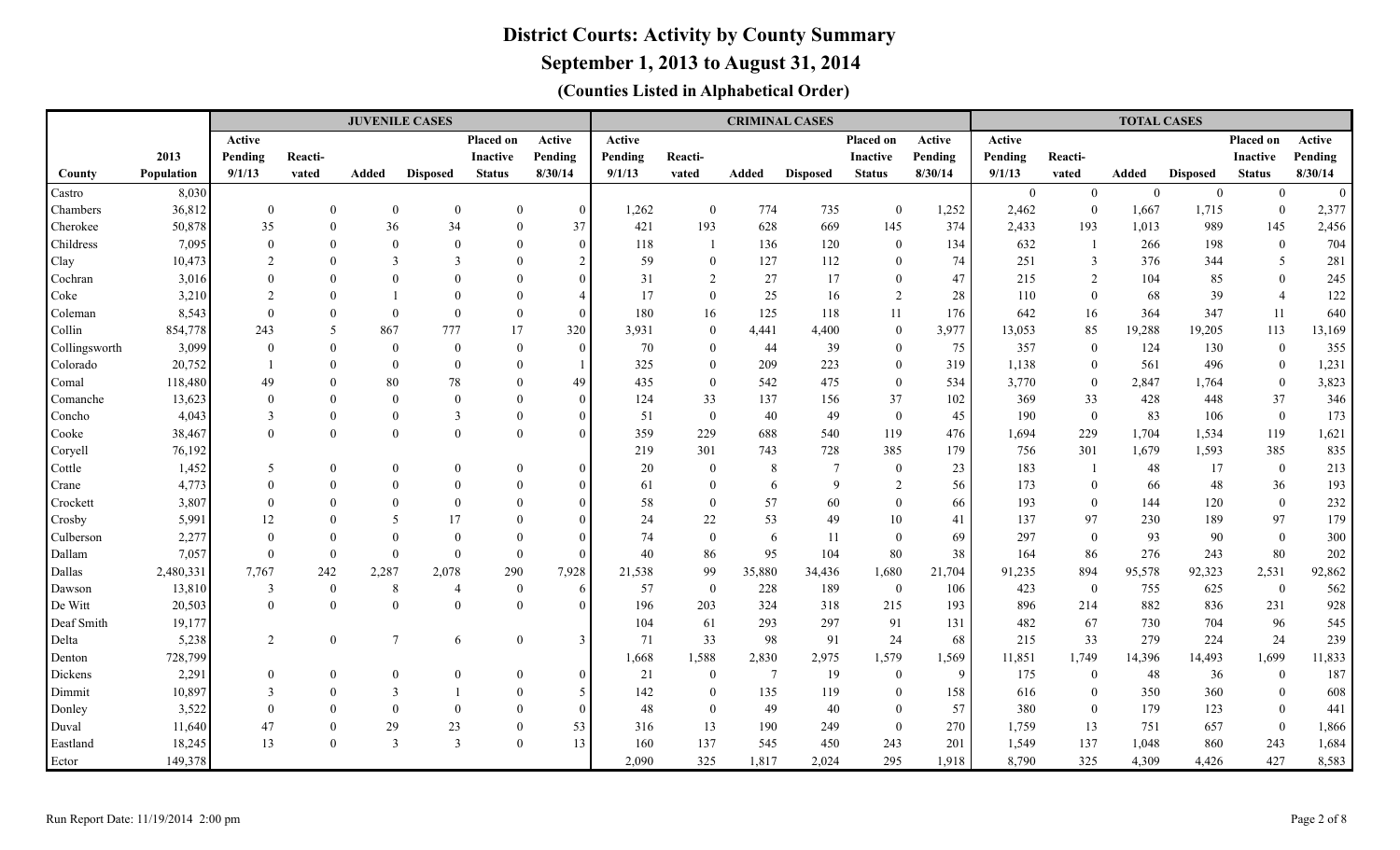|           |            |         |                  | <b>CIVIL CASES</b> |                 |                         |         |         |                  | <b>FAMILY CASES</b> |                 |                  |         |
|-----------|------------|---------|------------------|--------------------|-----------------|-------------------------|---------|---------|------------------|---------------------|-----------------|------------------|---------|
|           |            | Active  |                  |                    |                 | Placed on               | Active  | Active  |                  |                     |                 | Placed on        | Active  |
|           | 2013       | Pending | Reacti-          |                    |                 | <b>Inactive</b>         | Pending | Pending | Reacti-          |                     |                 | <b>Inactive</b>  | Pending |
| County    | Population | 9/1/13  | vated            | <b>Added</b>       | <b>Disposed</b> | <b>Status</b>           | 8/30/14 | 9/1/13  | vated            | Added               | <b>Disposed</b> | <b>Status</b>    | 8/30/14 |
| Edwards   | 1,884      | 84      | $\theta$         | 29                 | 19              | $\mathbf{0}$            | 95      | 23      | $\theta$         | 17                  | 16              | $\mathbf{0}$     | 27      |
| El Paso   | 827,718    | 19,744  | $\overline{0}$   | 5,532              | 3,934           | 336                     | 18,372  | 12,990  | $\mathbf{0}$     | 14,512              | 13,762          | $\mathbf{0}$     | 13,344  |
| Ellis     | 155,976    | 2,342   | $\mathbf{0}$     | 929                | 721             | $\boldsymbol{0}$        | 2,553   | 2,356   | $\theta$         | 2,604               | 2,195           | $\mathbf{0}$     | 2,595   |
| Erath     | 39,658     | 560     | $\theta$         | 240                | 297             | $\overline{0}$          | 499     | 379     | $\theta$         | 428                 | 442             | $\theta$         | 357     |
| Falls     | 17,493     | 374     | $\theta$         | 115                | 61              | $\mathbf{0}$            | 424     | 515     | $\theta$         | 161                 | 64              | $\theta$         | 610     |
| Fannin    | 33,659     | 544     | $\theta$         | 223                | 193             | $\mathbf{0}$            | 611     | 309     | $\theta$         | 241                 | 264             | $\theta$         | 365     |
| Fayette   | 24,821     | 411     | $\mathbf{0}$     | 141                | 189             | $\overline{0}$          | 361     | 426     | $\mathbf{0}$     | 218                 | 214             | $\mathbf{0}$     | 429     |
| Fisher    | 3,856      | 135     | $\mathbf{0}$     | 55                 | 31              | 0                       | 160     | 72      | $\mathbf{0}$     | 16                  | 81              | $\theta$         | 9       |
| Floyd     | 6,230      | 107     | $\mathbf{0}$     | 43                 | 30              | $\mathbf{0}$            | 117     | 105     | $\mathbf{0}$     | 118                 | 116             | $\mathbf{0}$     | 100     |
| Foard     | 1,277      | 183     | $\theta$         | 27                 | $\overline{7}$  | $\boldsymbol{0}$        | 198     | 52      | $\mathbf{0}$     | 11                  | $\overline{2}$  | $\theta$         | 59      |
| Fort Bend | 652,365    | 4,577   | 50               | 3,445              | 3,533           | 57                      | 4,442   | 5,499   | 38               | 7,229               | 6,706           | 84               | 5,903   |
| Franklin  | 10,660     | 109     | $\mathbf{1}$     | 109                | 94              | 1                       | 128     | 85      | $\mathbf{0}$     | 165                 | 167             | $\mathbf{0}$     | 84      |
| Freestone | 19,646     | 614     | $\overline{0}$   | 210                | 117             | $\mathbf{0}$            | 707     | 726     | $\theta$         | 209                 | 120             | $\theta$         | 815     |
| Frio      | 18,065     | 989     | $\theta$         | 182                | 114             | $\overline{0}$          | 1,078   | 866     | $\theta$         | 156                 | 168             | $\theta$         | 881     |
| Gaines    | 18,921     | 184     | $\theta$         | 122                | 113             | $\overline{0}$          | 196     | 138     | $\theta$         | 196                 | 179             | $\theta$         | 155     |
| Galveston | 306,782    | 2,856   | $\overline{2}$   | 2,092              | 2,447           | 8                       | 2,472   | 1,203   | $\theta$         | 2,503               | 2,260           | $\mathbf{0}$     | 1,415   |
| Garza     | 6,317      | 52      | $\theta$         | 43                 | 47              | $\overline{0}$          | 48      | 72      | $\theta$         | 117                 | 123             | $\theta$         | 66      |
| Gillespie | 25,357     | 364     | $\theta$         | 144                | 173             | $\theta$                | 334     | 462     | $\theta$         | 240                 | 233             | $\theta$         | 467     |
| Glasscock | 1,251      | 58      | $\theta$         | 34                 | 31              | $\overline{0}$          | 62      | 6       | $\theta$         | $\overline{4}$      | 5               | $\theta$         | 5       |
| Goliad    | 7,465      | 250     | $\theta$         | 71                 | 46              | 5                       | 270     | 290     | $\theta$         | 49                  | 34              | $\Omega$         | 305     |
| Gonzales  | 20,312     | 565     | $\theta$         | 155                | 218             | $\overline{0}$          | 502     | 468     | $\theta$         | 279                 | 237             | $\theta$         | 497     |
| Gray      | 23,043     | 524     | $\theta$         | 228                | 209             | $\mathbf{1}$            | 540     | 368     | $\overline{2}$   | 377                 | 355             | 3                | 389     |
| Grayson   | 122,353    | 1,852   | $\theta$         | 1,243              | 999             | $\overline{\mathbf{3}}$ | 2,020   | 3,716   | $\mathbf{1}$     | 1,980               | 1,711           | $\theta$         | 3,919   |
| Gregg     | 123,024    | 570     | $\boldsymbol{0}$ | 422                | 463             | $\boldsymbol{0}$        | 487     | 2,129   | $\boldsymbol{0}$ | 2,854               | 2,653           | $\boldsymbol{0}$ | 2,240   |
| Grimes    | 26,859     | 675     | $\boldsymbol{0}$ | 287                | 257             | $\boldsymbol{0}$        | 649     | 317     | $\boldsymbol{0}$ | 258                 | 223             | $\boldsymbol{0}$ | 282     |
| Guadalupe | 143,183    | 1,216   | $\boldsymbol{0}$ | 895                | 636             | 3                       | 1,462   | 1,990   | $\boldsymbol{0}$ | 1,586               | 1,328           | $\boldsymbol{0}$ | 2,246   |
| Hale      | 35,764     | 332     | $\boldsymbol{0}$ | 184                | 203             | $\boldsymbol{0}$        | 312     | 1,581   | $\boldsymbol{0}$ | 909                 | 768             | $\boldsymbol{0}$ | 1,635   |
| Hall      | 3,239      | 49      | $\boldsymbol{0}$ | 61                 | 31              | 0                       | 80      | 44      | $\boldsymbol{0}$ | 28                  | 19              | $\boldsymbol{0}$ | 53      |
| Hamilton  | 8,310      | 75      | $\boldsymbol{0}$ | 85                 | 81              | $\boldsymbol{0}$        | 80      | 64      | $\boldsymbol{0}$ | 115                 | 107             | $\boldsymbol{0}$ | 72      |
| Hansford  | 5,555      | 111     | $\overline{0}$   | 31                 | 41              | $\mathbf{0}$            | 101     | 48      | 3                | 44                  | 44              | 3                | 51      |
| Hardeman  | 4,016      | 379     | $\mathbf{0}$     | 67                 | 50              | $\boldsymbol{0}$        | 393     | 202     | $\mathbf{0}$     | 42                  | 15              | $\theta$         | 229     |
| Hardin    | 55,417     | 1,151   | $\boldsymbol{0}$ | 439                | 307             | $\boldsymbol{0}$        | 1,283   | 2,019   | $\mathbf{0}$     | 1,116               | 810             | $\mathbf{0}$     | 2,325   |
| Harris    | 4,336,853  | 51,662  | 11,630           | 44,747             | 45,242          | 10,544                  | 51,408  | 34,052  | 4,322            | 53,326              | 52,719          | 4,230            | 36,471  |
| Harrison  | 66,886     | 926     | $\boldsymbol{0}$ | 617                | 725             | 9                       | 823     | 937     | $\mathbf{0}$     | 1,348               | 1,308           | 5                | 983     |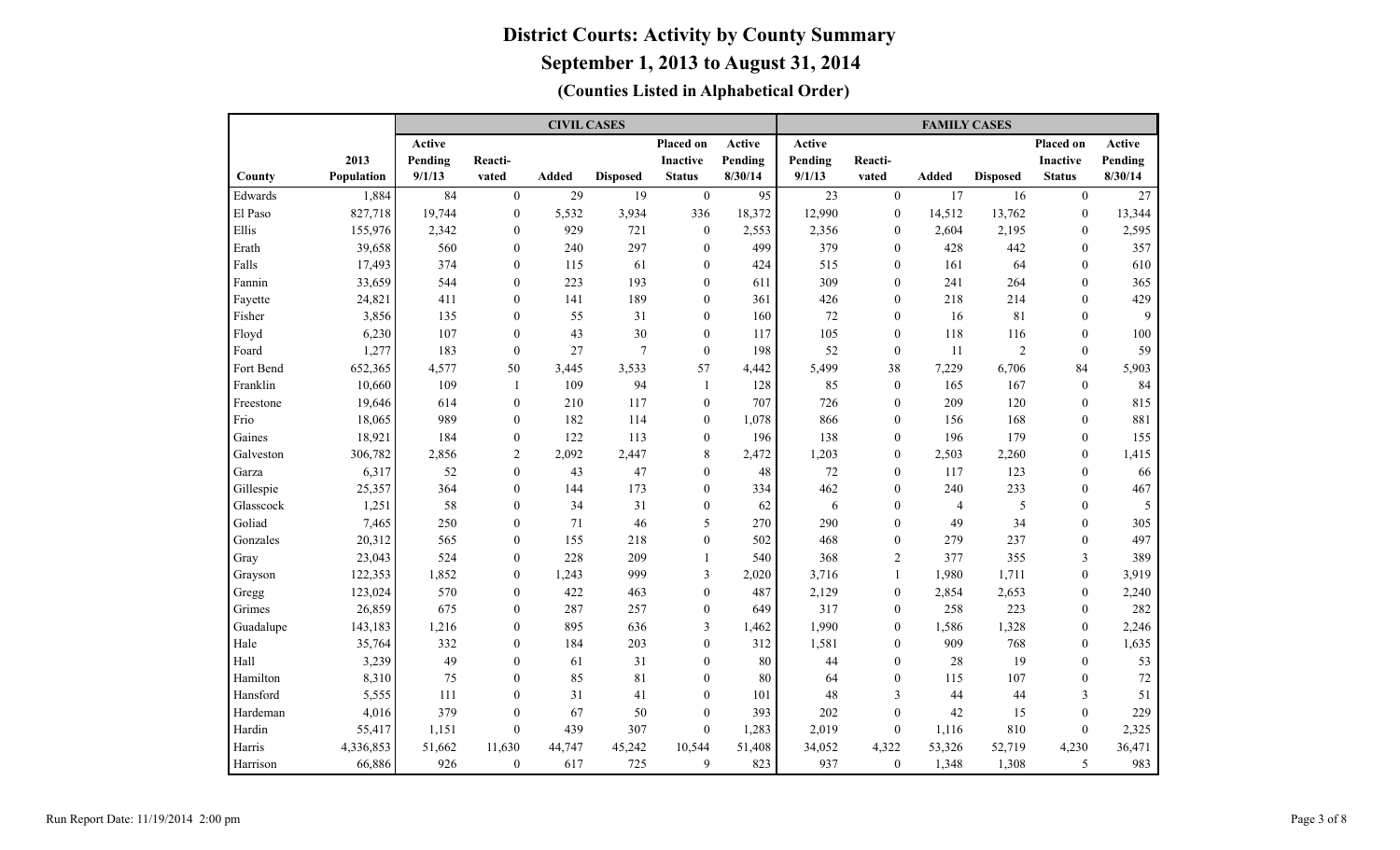**September 1, 2013 to August 31, 2014**

|                      |                |                |                | <b>JUVENILE CASES</b> |                 |                      |                                  |              |                                |           | <b>CRIMINAL CASES</b> |                   |           |            |                      | <b>TOTAL CASES</b> |                 |                              |              |
|----------------------|----------------|----------------|----------------|-----------------------|-----------------|----------------------|----------------------------------|--------------|--------------------------------|-----------|-----------------------|-------------------|-----------|------------|----------------------|--------------------|-----------------|------------------------------|--------------|
|                      |                | Active         |                |                       |                 | Placed on            | Active                           | Active       |                                |           |                       | Placed on         | Active    | Active     |                      |                    |                 | Placed on                    | Active       |
|                      | 2013           | Pending        | Reacti-        |                       |                 | <b>Inactive</b>      | Pending                          | Pending      | Reacti-                        |           |                       | <b>Inactive</b>   | Pending   | Pending    | Reacti-              |                    |                 | <b>Inactive</b>              | Pending      |
| County               | Population     | 9/1/13         | vated          | Added                 | <b>Disposed</b> | <b>Status</b>        | 8/30/14                          | 9/1/13       | vated                          | Added     | <b>Disposed</b>       | <b>Status</b>     | 8/30/14   | 9/1/13     | vated                | Added              | <b>Disposed</b> | <b>Status</b>                | 8/30/14      |
| Edwards              | 1,884          | 8              | $\Omega$       | $\theta$              | $\mathbf{0}$    | $\overline{0}$       | 8                                | 14           | $\overline{0}$                 | 30        | 26                    | $\mathbf{0}$      | 18        | 129        | $\overline{0}$       | 76                 | 61              | $\mathbf{0}$                 | 148          |
| El Paso              | 827,718        | 422            | $\theta$       | 1,423                 | 1,374           | $\overline{0}$       | 632                              | 18,245       | $\mathbf{0}$                   | 4,258     | 6,868                 | $\overline{0}$    | 17,463    | 51,401     | $\Omega$             | 25,725             | 25,938          | 336                          | 49,811       |
| Ellis                | 155,976        | $\theta$       | $\theta$       | $\overline{0}$        | $\theta$        | $\mathbf{0}$         | $\boldsymbol{0}$                 | 835          | 542                            | 1,475     | 1,346                 | 636               | 1,001     | 5,533      | 542                  | 5,008              | 4,262           | 636                          | 6,149        |
| Erath                | 39,658         | $\Omega$       | $\Omega$       | $\overline{0}$        | $\Omega$        | $\theta$             | $\overline{0}$                   | 173          | 52                             | 338       | 295                   | 67                | 199       | 1,112      | 52                   | 1,006              | 1,034           | 67                           | 1,055        |
| Falls                | 17,493         | 172            | $\theta$       | 22                    | $\Omega$        | $\theta$             | 194                              | 172          | $\mathbf{0}$                   | 169       | 99                    | $\overline{0}$    | 211       | 1,233      | $\Omega$             | 467                | 224             | $\overline{0}$               | 1,439        |
| Fannin               | 33,659         | 20             | $\theta$       | $\theta$              | $\Omega$        | $\theta$             | 20                               | 237          | $\mathbf{0}$                   | 531       | 411                   | $\overline{0}$    | 344       | 1,110      | $\theta$             | 995                | 868             | $\mathbf{0}$                 | 1,340        |
| Fayette              | 24,821         | 23             | $\Omega$       | 15                    | 10              | $\Omega$             | 28                               | 258          | $\mathbf{0}$                   | 230       | 221                   | $\overline{0}$    | 274       | 1,118      | $\theta$             | 604                | 634             | $\mathbf{0}$                 | 1,092        |
| Fisher               | 3,856          | $\Omega$       |                | $\Omega$              | $\Omega$        | $\Omega$             | $\theta$                         | 23           | $\theta$                       | 37        | 32                    | $\overline{0}$    | 28        | 230        | $\theta$             | 108                | 144             | $\mathbf{0}$                 | 197          |
| Floyd                | 6,230          | $\Omega$       |                |                       |                 | $\Omega$             | $\overline{0}$                   | 29           | 18                             | 35        | 65                    | 5                 | 10        | 241        | 18                   | 197                | 212             | 5                            | 227          |
| Foard                | 1,277          |                |                | $\Omega$              |                 |                      | $\overline{0}$                   | 30           | $\theta$                       | 9         | $7\phantom{.0}$       | $\overline{0}$    | 30        | 265        | $\Omega$             | 47                 | 16              | $\mathbf{0}$                 | 287          |
| Fort Bend            | 652,365        |                |                | $\Omega$              |                 |                      | $\mathbf{0}$                     | 2,662        | 1,974                          | 3,620     | 3,071                 | 2,284             | 2,789     | 12,738     | 2,062                | 14,294             | 13,310          | 2,425                        | 13,134       |
| Franklin             | 10,660         | $\overline{2}$ |                | $\overline{5}$        |                 |                      | $\overline{1}$                   | 101          | 80                             | 115       | 141                   | 80                | 82        | 297        | 81                   | 394                | 408             | 81                           | 295          |
| Freestone            | 19,646         | 79             |                | $\mathcal{L}$         |                 |                      | 81                               | 330          | $\overline{0}$                 | 224       | 178                   | $\boldsymbol{0}$  | 376       | 1,749      | $\mathbf{0}$         | 645                | 415             | $\boldsymbol{0}$             | 1,979        |
| Frio                 | 18,065         | 6              |                | $\overline{0}$        | $\Omega$        |                      | $7\phantom{.0}$                  | 109          | 99                             | 194       | 141                   | 160               | 45        | 1,970      | 99                   | 532                | 423             | 160                          | 2,011        |
| Gaines               | 18,921         | 28             | $\theta$       | 13                    | $\mathbf Q$     | $\Omega$             | 32                               | 194          | $\mathbf{0}$                   | 103       | 129                   | $\bf{0}$          | 168       | 544        | $\mathbf{0}$         | 434                | 430             | $\overline{0}$               | 551          |
| Galveston            | 306,782        | 1,630          | $\Omega$       | 699                   | 664             | $\theta$             | 1,665                            | 2,124        | 959                            | 3,786     | 3,513                 | 997               | 2,358     | 7,813      | 961                  | 9,080              | 8,884           | 1,005                        | 7,910        |
| Garza                | 6,317          | $\Omega$       | $\Omega$       | $\overline{0}$        | $\theta$        | $\theta$             | $\overline{0}$                   | 48           | $\theta$                       | 63        | 47                    | $\overline{0}$    | 64        | 172        | $\Omega$             | 223                | 217             | $\mathbf{0}$                 | 178          |
| Gillespie            | 25,357         |                |                |                       |                 |                      |                                  | 236          | $\mathbf{0}$                   | 215       | 174                   | $\overline{0}$    | 276       | 1,062      | $\theta$             | 599                | 580             | $\mathbf{0}$                 | 1,077        |
| Glasscock            | 1,251          | $\theta$       | $\theta$       | $\theta$              | $\Omega$        | $\mathbf{0}$         | $\overline{0}$                   | $\mathbf{0}$ | $\mathbf{0}$                   | 11        | 10                    | $\overline{0}$    |           | 64         | $\Omega$             | 49                 | 46              | $\mathbf{0}$                 | 68           |
| Goliad               | 7,465          |                | $\theta$       | $\Omega$              | $\Omega$        | $\theta$             |                                  | 82           | $\theta$                       | 127       | 100                   | 6                 | 108       | 623        | $\Omega$             | 247                | 180             | 11                           | 684          |
| Gonzales             | 20,312         | 25             | $\Omega$       | 6                     | $\mathbf Q$     | $\Omega$             | $22\,$                           | 519          | $\theta$                       | 241       | 239                   | $\overline{0}$    | 530       | 1,577      | $\Omega$             | 681                | 703             | $\mathbf{0}$                 | 1,551        |
| Gray                 | 23,043         |                | $\Omega$       | 24                    | 22              | $\Omega$             | $\overline{\mathbf{3}}$          | 164          | 375                            | 450       | 397                   | 386               | 209       | 1,057      | 377                  | 1,079              | 983             | 390                          | 1,141        |
| Grayson              | 122,353        | 51             | $\overline{0}$ | 166                   | 133             | $\overline{7}$       | 97                               | 975          | 233                            | 1,731     | 1,676                 | 257               | 1,028     | 6,594      | 234                  | 5,120              | 4,519           | 267                          | 7,064        |
| Gregg                | 123,024        |                |                |                       |                 |                      |                                  | 1,281        | $\mathbf{0}$                   | 1,508     | 1,384                 | $\overline{0}$    | 1,345     | 3,980      | $\mathbf{0}$         | 4,784              | 4,500           | $\overline{0}$               | 4,072        |
| Grimes               | 26,859         | $\mathbf{0}$   | $\mathbf{0}$   | $\mathbf{0}$          | $\mathbf{0}$    | $\overline{0}$       | $\overline{0}$                   | 271          | $\mathbf{0}$                   | 183       | 243                   | $\bf{0}$          | 212       | 1,263      | $\Omega$             | 728                | 723             | $\mathbf{0}$                 | 1,143        |
| Guadalupe            | 143,183        | 20             | $\theta$       | 91                    | 85              | $\overline{0}$       | 26                               | 715          | 157                            | 884       | 691                   | 163               | 902       | 3,941      | 157                  | 3,456              | 2,740           | 166                          | 4,636        |
| Hale                 | 35,764         | 10<br>$\Omega$ | $\theta$       | 51<br>$\Omega$        | 48<br>$\Omega$  | $\theta$<br>$\Omega$ | 14                               | 315          | $\mathbf{0}$                   | 281       | 286                   | $\overline{0}$    | 299       | 2,238      | $\Omega$<br>$\Omega$ | 1,425<br>137       | 1,305           | $\mathbf{0}$                 | 2,260<br>179 |
| Hall                 | 3,239          | $\Omega$       |                | $\Omega$              | $\Omega$        |                      | $\bf{0}$                         | 34           | $\mathbf{0}$                   | 48        | 36                    | $\mathbf{0}$<br>5 | 46        | 127        | $\theta$             |                    | 86              | $\boldsymbol{0}$             | 275          |
| Hamilton<br>Hansford | 8,310          | 5              | $\theta$       | $\overline{4}$        | 10              |                      | $\overline{0}$<br>$\overline{0}$ | 57<br>26     | $\mathbf{0}$<br>$\overline{4}$ | 140<br>51 | 64<br>42              | 3                 | 123<br>33 | 196<br>190 | $\overline{7}$       | 340<br>130         | 252<br>137      | $\sqrt{5}$<br>$\overline{7}$ | 185          |
| Hardeman             | 5,555<br>4,016 | $\Omega$       | $\theta$       | $\theta$              | $\Omega$        | $\Omega$             | $\theta$                         | 70           | $\Omega$                       | 37        | 18                    |                   | 88        | 651        | $\theta$             | 146                | 83              |                              | 710          |
| Hardin               | 55,417         | 41             | $\theta$       | 22                    | 41              | $\theta$             | 21                               | 743          | 887                            | 760       | 681                   | 1,063             | 710       | 3,954      | 887                  | 2,337              | 1,839           | 1,063                        | 4,339        |
| Harris               | 4,336,853      | 2,130          | 1,235          | 8,344                 | 8,111           | 682                  | 2,348                            | 12,403       | 7,748                          | 42,646    | 41,287                | 7,871             | 12,966    | 100,247    | 24,935               | 149,063            | 147,359         | 23,327                       | 103,193      |
|                      |                |                |                |                       |                 |                      |                                  |              |                                |           |                       |                   |           |            |                      |                    |                 |                              |              |
| Harrison             | 66,886         |                |                |                       |                 |                      |                                  | 554          | 14                             | 783       | 790                   | 35                | 524       | 2,417      | 14                   | 2,748              | 2,823           | 49                           | 2,330        |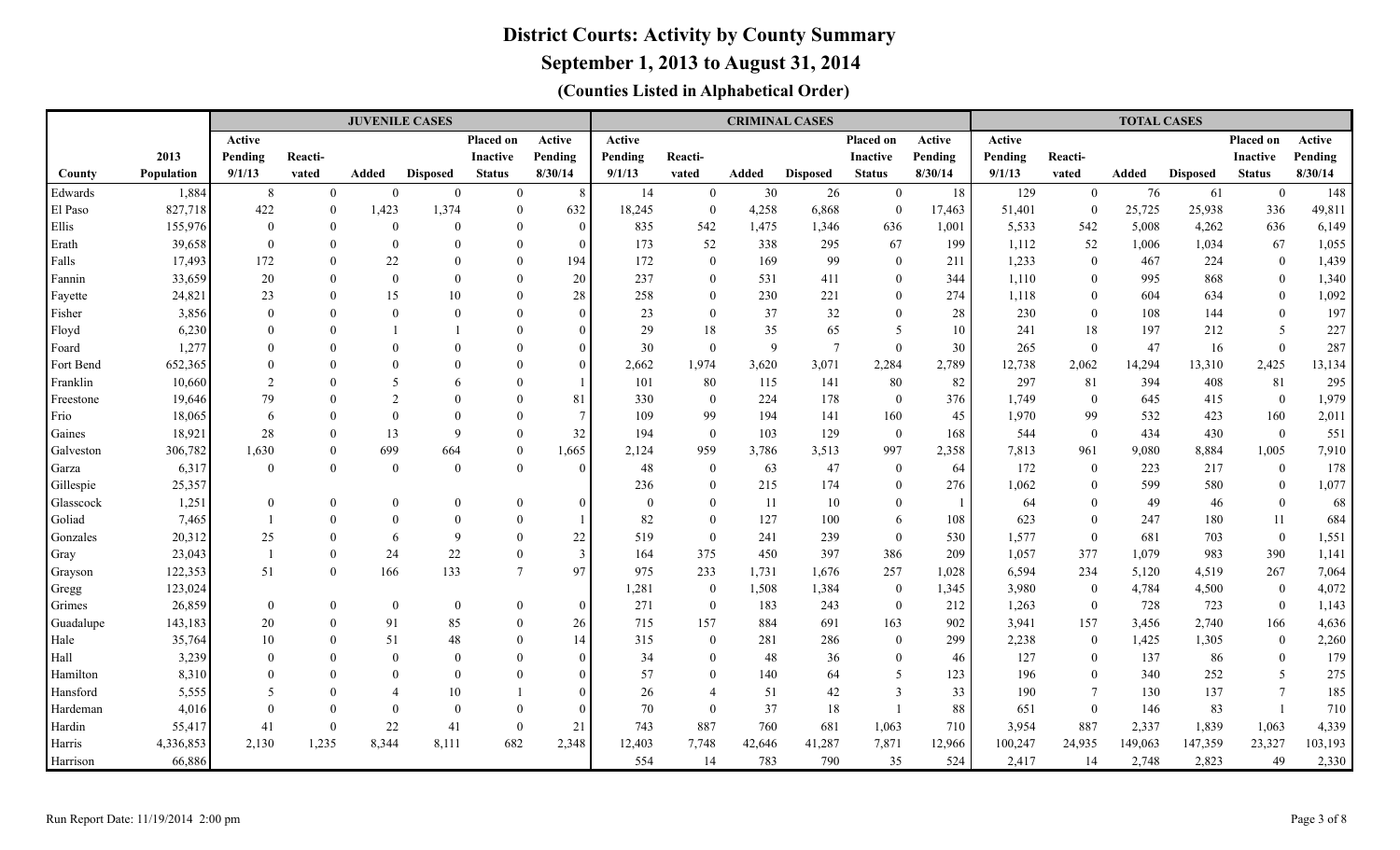|            |            |         |                  | <b>CIVIL CASES</b> |                  |                  |         |          |                  | <b>FAMILY CASES</b> |                 |                 |         |
|------------|------------|---------|------------------|--------------------|------------------|------------------|---------|----------|------------------|---------------------|-----------------|-----------------|---------|
|            |            | Active  |                  |                    |                  | Placed on        | Active  | Active   |                  |                     |                 | Placed on       | Active  |
|            | 2013       | Pending | Reacti-          |                    |                  | Inactive         | Pending | Pending  | Reacti-          |                     |                 | <b>Inactive</b> | Pending |
| County     | Population | 9/1/13  | vated            | <b>Added</b>       | <b>Disposed</b>  | <b>Status</b>    | 8/30/14 | 9/1/13   | vated            | <b>Added</b>        | <b>Disposed</b> | <b>Status</b>   | 8/30/14 |
| Hartley    | 6,100      | 45      | $\theta$         | 9                  | 5                | $\boldsymbol{0}$ | 49      | 44       | $\theta$         | 8                   | 13              | $\theta$        | 39      |
| Haskell    | 5,875      | 78      | $\mathbf{0}$     | 39                 | 33               | $\boldsymbol{0}$ | 84      | 70       | $\mathbf{0}$     | 85                  | 94              | $\mathbf{0}$    | 61      |
| Hays       | 176,026    | 2,199   | $\overline{c}$   | 1,116              | 1,081            | 6                | 2,228   | 2,885    | $\overline{1}$   | 1,866               | 1,617           | 5               | 3,140   |
| Hemphill   | 4,158      | 112     | $\overline{0}$   | 63                 | 31               | $\boldsymbol{0}$ | 144     | 166      | $\mathbf{0}$     | 46                  | 30              | $\mathbf{0}$    | 182     |
| Henderson  | 78,675     | 1,444   | $\overline{0}$   | 1,146              | 1,038            | 17               | 1,529   | 1,030    | $\mathbf{1}$     | 826                 | 798             | $\mathbf{0}$    | 1,061   |
| Hidalgo    | 815,996    | 15,489  | $\overline{0}$   | 12,452             | 6,431            | $\boldsymbol{0}$ | 21,297  | 7,446    | $\mathbf{0}$     | 7,081               | 5,414           | $\mathbf{0}$    | 8,937   |
| Hill       | 34,823     | 796     | 1                | 415                | 432              | 2                | 773     | 346      | $\mathbf{0}$     | 325                 | 343             | $\mathbf{0}$    | 338     |
| Hockley    | 23,530     | 255     | $\boldsymbol{0}$ | 169                | 141              | $\boldsymbol{0}$ | 273     | 387      | $\mathbf{0}$     | 531                 | 487             | $\mathbf{0}$    | 399     |
| Hood       | 52,905     | 348     | 1                | 414                | 402              | $\tau$           | 347     | 221      | $\mathbf{0}$     | 403                 | 356             | $\mathbf{0}$    | 268     |
| Hopkins    | 35,565     | 246     | $\boldsymbol{0}$ | 307                | 262              | $\overline{0}$   | 291     | 135      | $\mathbf{0}$     | 156                 | 141             | $\mathbf{0}$    | 150     |
| Houston    | 22,911     | 437     | $\overline{c}$   | 200                | 173              | $\overline{0}$   | 477     | 87       | $\mathbf{0}$     | 67                  | 81              | $\mathbf{0}$    | 71      |
| Howard     | 36,147     | 436     | $\theta$         | 373                | 350              | $\overline{0}$   | 459     | 594      | $\mathbf{0}$     | 563                 | 616             | $\mathbf{0}$    | 547     |
| Hudspeth   | 3,318      | 1,140   | $\mathbf{0}$     | 31                 | 24               | $\overline{0}$   | 1,164   | 86       | $\mathbf{0}$     | 6                   | $\overline{4}$  | $\theta$        | 93      |
| Hunt       | 87,048     | 716     | $\theta$         | 1,143              | 938              | $\theta$         | 914     | 671      | $\theta$         | 1,464               | 1,146           | $\theta$        | 989     |
| Hutchinson | 21,819     | 702     | $\theta$         | 163                | 303              | 4                | 565     | 1,098    | $\theta$         | 389                 | 133             | $\theta$        | 1,333   |
| Irion      | 1,612      | 24      | $\theta$         | 26                 | 14               | $\overline{0}$   | 37      | $\tau$   | $\theta$         | 11                  | $\overline{4}$  | $\Omega$        | 15      |
| Jack       | 8,957      | 371     | $\theta$         | 84                 | 82               | $\theta$         | 373     | 105      | $\theta$         | 121                 | 129             | $\Omega$        | 97      |
| Jackson    | 14,591     | 338     | $\theta$         | 112                | 158              | $\theta$         | 292     | 211      | $\overline{1}$   | 214                 | 232             | $\theta$        | 194     |
| Jasper     | 35,649     | 1,000   | $\overline{0}$   | 588                | 452              | $\overline{0}$   | 1,146   | 833      | $\mathbf{0}$     | 684                 | 451             | $\mathbf{0}$    | 1,103   |
| Jeff Davis | 2,253      | 55      | $\mathbf{0}$     | 13                 | 14               | $\boldsymbol{0}$ | 57      | 16       | $\mathbf{0}$     | 9                   | 11              | $\theta$        | 14      |
| Jefferson  | 252,358    | 3,439   | 79               | 1,621              | 1,456            | $72\,$           | 3,617   | 2,811    | 1,005            | 5,343               | 5,373           | 1,082           | 2,791   |
| Jim Hogg   | 5,245      | 395     | $\mathbf{0}$     | 92                 | 36               | $\boldsymbol{0}$ | 473     | 159      | $\boldsymbol{0}$ | 55                  | 23              | $\mathbf{0}$    | 190     |
| Jim Wells  | 41,680     | 2,160   | $\boldsymbol{0}$ | 792                | 885              | $\boldsymbol{0}$ | 2,187   | 676      | $\mathbf{0}$     | 653                 | 700             | $\mathbf{0}$    | 691     |
| Johnson    | 154,707    | 1,419   | $\boldsymbol{0}$ | 1,288              | 1,211            | $\boldsymbol{0}$ | 1,499   | 1,759    | $\mathbf{0}$     | 2,121               | 2,273           | $\mathbf{0}$    | 1,608   |
| Jones      | 19,859     | 578     | 1                | 258                | 247              | $\boldsymbol{0}$ | 589     | 189      | $\mathbf{0}$     | 145                 | 138             | $\mathbf{0}$    | 196     |
| Karnes     | 15,081     | 499     | $\boldsymbol{0}$ | 209                | 76               | $\boldsymbol{0}$ | 656     | 264      | $\mathbf{0}$     | 121                 | 44              | $\mathbf{0}$    | 355     |
| Kaufman    | 108,568    | 1,129   | $\overline{0}$   | 643                | 595              | $\boldsymbol{0}$ | 1,158   | 2,589    | $\mathbf{0}$     | 1,572               | 1,744           | 1               | 2,425   |
| Kendall    | 37,766     | 216     | $\overline{0}$   | 128                | 105              | $\overline{0}$   | 245     | 195      | $\mathbf{0}$     | 214                 | 154             | $\mathbf{0}$    | 257     |
| Kenedy     | 412        | 380     | $\mathbf{0}$     | 34                 | 212              | $\mathbf{0}$     | 207     | 9        | $\theta$         | $\mathbf{1}$        | $\sqrt{2}$      | $\mathbf{0}$    | 8       |
| Kent       | 807        | 79      | $\overline{0}$   | $\overline{4}$     | $\overline{4}$   | $\overline{0}$   | 79      | 24       | $\theta$         | $\overline{7}$      | $\overline{2}$  | $\theta$        | 29      |
| Kerr       | 49,953     | 481     | $\theta$         | 385                | 327              | $\overline{0}$   | 500     | 696      | $\theta$         | 435                 | 434             | $\theta$        | 335     |
| Kimble     | 4,481      | 98      | $\Omega$         | 44                 | 36               | $\overline{0}$   | 105     | 41       | $\theta$         | 58                  | 42              | $\theta$        | 54      |
| King       | 285        | 16      | $\theta$         | 5                  | $\boldsymbol{0}$ | $\boldsymbol{0}$ | 21      | $\theta$ | $\boldsymbol{0}$ | $\mathbf{1}$        | $\overline{1}$  | $\theta$        |         |
| Kinney     | 3,586      | 184     | $\Omega$         | 76                 | 49               | $\theta$         | 212     | 64       | $\Omega$         | 21                  | 29              | $\Omega$        | 56      |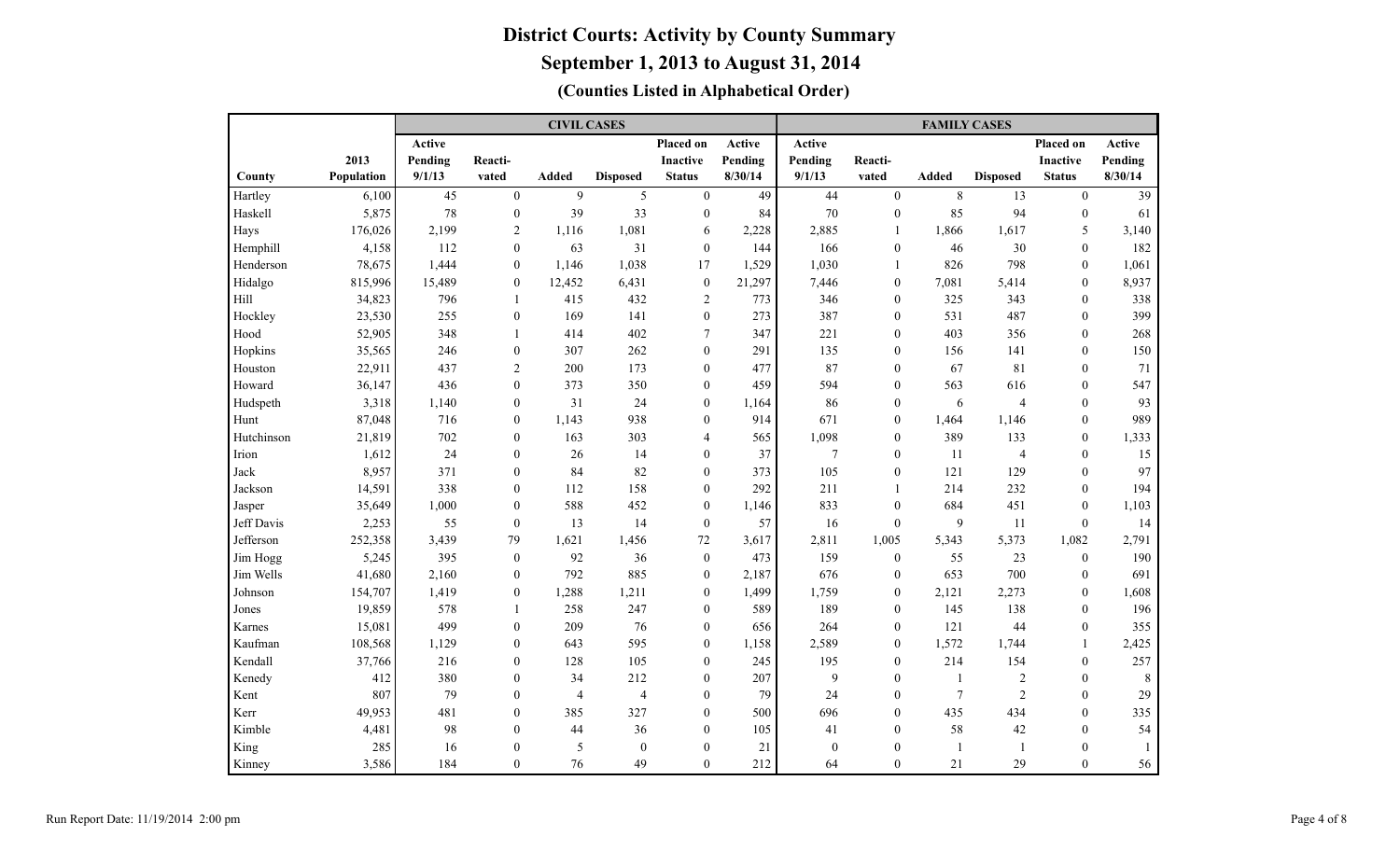**September 1, 2013 to August 31, 2014**

|                |                 |                            |                          | <b>JUVENILE CASES</b>    |                  |                          |                      |                 |                                  |                | <b>CRIMINAL CASES</b> |                            |              |            |                                  | <b>TOTAL CASES</b> |                 |                      |              |
|----------------|-----------------|----------------------------|--------------------------|--------------------------|------------------|--------------------------|----------------------|-----------------|----------------------------------|----------------|-----------------------|----------------------------|--------------|------------|----------------------------------|--------------------|-----------------|----------------------|--------------|
|                |                 | Active                     |                          |                          |                  | <b>Placed on</b>         | Active               | <b>Active</b>   |                                  |                |                       | Placed on                  | Active       | Active     |                                  |                    |                 | Placed on            | Active       |
|                | 2013            | Pending                    | Reacti-                  |                          |                  | Inactive                 | Pending              | Pending         | Reacti-                          |                |                       | <b>Inactive</b>            | Pending      | Pending    | Reacti-                          |                    |                 | <b>Inactive</b>      | Pending      |
| County         | Population      | 9/1/13                     | vated                    | Added                    | <b>Disposed</b>  | <b>Status</b>            | 8/30/14              | 9/1/13          | vated                            | Added          | <b>Disposed</b>       | <b>Status</b>              | 8/30/14      | 9/1/13     | vated                            | Added              | <b>Disposed</b> | <b>Status</b>        | 8/30/14      |
| Hartley        | 6,100           | $\overline{0}$             | $\mathbf{0}$             | $\mathbf{0}$             | $\mathbf{0}$     | $\overline{0}$           | $\theta$             | 28              | $\overline{2}$                   | 15             | 12                    | $\overline{2}$             | 31           | 117        | $\overline{2}$                   | 32                 | 30              | 2                    | 119          |
| Haskell        | 5,875           | $\overline{0}$             | $\mathbf{0}$             | $\overline{7}$           | 6                | $\overline{0}$           |                      | 71              | $\overline{0}$                   | 86             | 68                    | $\overline{0}$             | 89           | 219        | $\mathbf{0}$                     | 217                | 201             | $\overline{0}$       | 235          |
| Hays           | 176,026         |                            |                          |                          |                  |                          |                      | 1,210           | 654                              | 1,214          | 1,218                 | 788                        | 1,151        | 6,294      | 657                              | 4,196              | 3,916           | 799                  | 6,519        |
| Hemphill       | 4,158           | $\overline{0}$             | $\mathbf{0}$             | $\mathbf{0}$             | $\mathbf{0}$     | $\overline{0}$           | $\theta$             | 59              | $\bf{0}$                         | 27             | 34                    | $\theta$                   | 52           | 337        | $\overline{0}$                   | 136                | 95              | $\overline{0}$       | 378          |
| Henderson      | 78,675          | 38                         | $\theta$                 | 11                       | 25               | $\theta$                 | 25                   | 838             | $\overline{0}$                   | 1,201          | 1,115                 | $\theta$                   | 919          | 3,350      |                                  | 3,184              | 2,976           | 17                   | 3,534        |
| Hidalgo        | 815,996         | 523                        | $\theta$                 | 838                      | 829              | $\overline{0}$           | 532                  | 5,414           | -1                               | 6,558          | 6,192                 | 27                         | 5,779        | 28,872     |                                  | 26,929             | 18,866          | 27                   | 36,545       |
| Hill           | 34,823          | 24                         | $\Omega$                 | 26                       | 14               | $\theta$                 | 36                   | 605             | $\mathbf{0}$                     | 600            | 587                   | $\overline{0}$             | 618          | 1,771      |                                  | 1,366              | 1,376           | 2                    | 1,765        |
| Hockley        | 23,530          |                            | $\Omega$                 | $\mathbf{0}$             | $\mathbf{0}$     | $\theta$                 |                      | 186             | 107                              | 243            | 234                   | 90                         | 203          | 829        | 107                              | 943                | 862             | 90                   | 876          |
| Hood           | 52,905          | 2                          | $\Omega$                 | 6                        | 3                | $\overline{0}$           | 5                    | 105             | 156                              | 412            | 407                   | 153                        | 119          | 676        | 157                              | 1,235              | 1,168           | 160                  | 739          |
| Hopkins        | 35,565          | 16                         | $\mathbf{0}$             | 34                       | 38               | $\theta$                 | 12                   | 557             | 228                              | 958            | 931                   | 312                        | 528          | 954        | 228                              | 1,455              | 1,372           | 312                  | 981          |
| Houston        | 22,911          | $\theta$                   | $\theta$                 |                          |                  | $\overline{0}$           | $\Omega$             | 118             | 63                               | 269            | 285                   | 68                         | 130          | 642        | 65                               | 537                | 540             | 68                   | 678          |
| Howard         | 36,147          |                            |                          |                          |                  |                          |                      | 230             | 223                              | 477            | 520                   | 294                        | 113          | 1,260      | 223                              | 1,413              | 1,486           | 294                  | 1,119        |
| Hudspeth       | 3,318           | $\overline{0}$             | $\mathbf{0}$             | $\boldsymbol{0}$         | $\theta$         | $\mathbf{0}$             | $\Omega$             | 898             | $\boldsymbol{0}$                 | 184            | 246                   | $\mathbf{0}$               | 940          | 2,124      | $\boldsymbol{0}$                 | 221                | 274             | $\mathbf{0}$         | 2,197        |
| Hunt           | 87,048          | $\Omega$                   | $\Omega$                 | $\theta$                 | $\Omega$         | $\Omega$                 | $\Omega$             | 415             | 383                              | 1,037          | 1,021                 | 431                        | 408          | 1,802      | 383                              | 3,644              | 3,105           | 431                  | 2,311        |
| Hutchinson     | 21,819          | $\Omega$                   | $\Omega$                 | $\Omega$                 | $\Omega$         | $\Omega$                 | $\Omega$             | 314             | $\mathbf{0}$                     | 200            | 155                   | $\mathbf{0}$               | 369          | 2,114      | $\overline{0}$                   | 752                | 591             | $\overline{4}$       | 2,267        |
| Irion          | 1,612           | $\Omega$                   | $\Omega$                 | $\Omega$                 | $\Omega$         | $\Omega$                 | $\Omega$             | $7\phantom{.0}$ | $\overline{0}$                   | $\overline{4}$ | $\tau$                | 2                          | 6            | 38         | $\mathbf{0}$                     | 41                 | 25              | 2                    | 58           |
| Jack           | 8,957           | 8                          | $\Omega$                 | 8                        | 6                | $\Omega$                 | 10                   | 59              | 5                                | 81             | 74                    | $\theta$                   | 71           | 543        | 5                                | 294                | 291             | $\overline{0}$       | 551          |
| Jackson        | 14,591          | $\Omega$                   | $\Omega$                 | $\Omega$                 | $\Omega$         | $\Omega$                 | $\Omega$             | 185             | $\mathbf{1}$                     | 221            | 236                   | 16                         | 155          | 734        | 2                                | 547                | 626             | 16                   | 641          |
| Jasper         | 35,649          |                            | $\Omega$                 | 31                       | 30               | $\Omega$                 | $\overline{2}$       | 522             | $\theta$                         | 402            | 286                   | $\theta$                   | 706          | 2,356      | $\overline{0}$                   | 1,705              | 1,219           | $\mathbf{0}$         | 2,957        |
| Jeff Davis     | 2,253           | $\overline{0}$             | $\theta$                 | $\mathbf{0}$             | $\boldsymbol{0}$ | $\overline{0}$           | $\mathbf{0}$         | 24              | $\mathbf{0}$                     | -11            | 21                    | $\overline{4}$             | 17           | 95         | $\overline{0}$                   | 33                 | 46              | $\overline{4}$       | $88\,$       |
| Jefferson      | 252,358         | 45                         | $\mathbf{0}$             | 251                      | 237              | $\overline{0}$           | 77                   | 1,893           | $\mathbf{0}$                     | 3,748          | 3,363                 | 500                        | 2,242        | 8,188      | 1,084                            | 10,963             | 10,429          | 1,654                | 8,727        |
| Jim Hogg       | 5,245           | $\mathfrak{Z}$             | $\mathbf{0}$             | $\mathbf{0}$             | $\mathbf{0}$     | $\theta$                 | 3                    | 115             | $\mathbf{0}$                     | 27             | 51                    | $\overline{0}$             | 112          | 672        | $\mathbf{0}$                     | 174                | 110             | $\bf{0}$             | 778          |
| Jim Wells      | 41,680          |                            |                          |                          |                  |                          |                      | 588             | $\overline{0}$                   | 238            | 314                   | $\overline{0}$             | 517          | 3,424      | $\overline{0}$                   | 1,683              | 1,899           | $\overline{0}$       | 3,395        |
| Johnson        | 154,707         | $\overline{0}$             | $\mathbf{0}$             | $\mathbf{0}$             | $\bf{0}$         | $\overline{0}$           | $\mathbf{0}$         | 579             | 1,149                            | 1,653          | 1,744                 | 1,399                      | 469          | 3,757      | 1,149                            | 5,062              | 5,228           | 1,399                | 3,576        |
| Jones          | 19,859          | $\theta$                   | $\boldsymbol{0}$         | $\mathbf{0}$             | $\mathbf{0}$     | $\theta$                 | $\theta$             | 528             | $\overline{1}$                   | 516            | 531                   | $\overline{0}$             | 515          | 1,295      | 2                                | 919                | 916             | $\overline{0}$       | 1,300        |
| Karnes         | 15,081          | 59                         | $\mathbf{0}$             | 16                       | $\mathbf{0}$     | $\Omega$                 | 70                   | 143             | 6                                | 81             | 81                    | $\overline{0}$             | 162          | 965        | 6                                | 427                | 201             | $\overline{0}$       | 1,243        |
| Kaufman        | 108,568         |                            |                          |                          |                  |                          |                      | 1,182           | $\bf{0}$                         | 1,213          | 1,153                 | $\mathbf{0}$               | 1,193        | 4,900      | $\mathbf{0}$                     | 3,428              | 3,492           |                      | 4,776        |
| Kendall        | 37,766          |                            |                          |                          |                  |                          |                      | 179             | $\mathbf{0}$                     | 237            | 202                   | $\boldsymbol{0}$           | 221          | 590<br>545 | $\mathbf{0}$                     | 579                | 461             | $\overline{0}$       | 723          |
| Kenedy         | 412             | $\overline{0}$<br>$\Omega$ | $\mathbf{0}$<br>$\Omega$ | $\mathbf{0}$<br>$\Omega$ | $\Omega$         | $\mathbf{0}$<br>$\Omega$ | $\Omega$             | 156             | $\overline{0}$                   | 26             | 30                    | $\mathbf{0}$               | 150          | 131        | $\mathbf{0}$                     | 61                 | 244             | $\overline{0}$       | 365<br>142   |
| Kent           | 807             |                            | $\Omega$                 | $\Omega$                 | $\Omega$         | $\Omega$                 | $\Omega$<br>$\Omega$ | 28<br>827       | $\overline{0}$<br>$\overline{0}$ | 10<br>1,060    | $\overline{4}$        | $\overline{0}$<br>$\theta$ | 34<br>694    | 2,004      | $\overline{0}$<br>$\overline{0}$ | 21<br>1,880        | 11              | $\mathbf{0}$         |              |
| Kerr<br>Kimble | 49,953<br>4,481 |                            | $\Omega$                 |                          | $\mathcal{L}$    | $\Omega$                 | $\Omega$             | 68              | 24                               | 103            | 963<br>98             | 24                         | 71           | 208        | 24                               | 206                | 1,724<br>178    | $\overline{0}$<br>24 | 1,529<br>230 |
|                | 285             |                            | $\Omega$                 |                          | $\Omega$         | $\Omega$                 |                      | $\overline{4}$  | $\overline{0}$                   | $\overline{0}$ | $\overline{1}$        | $\theta$                   | $\mathbf{3}$ | 20         | $\overline{0}$                   | 6                  | 2               | $\overline{0}$       | $25\,$       |
| King<br>Kinney | 3,586           | $\Omega$                   | $\Omega$                 | 3                        | $\mathfrak{D}$   | $\Omega$                 |                      | 46              | $\theta$                         | 35             | 46                    | $\Omega$                   | 35           | 294        | $\Omega$                         | 135                | 126             | $\theta$             | 304          |
|                |                 |                            |                          |                          |                  |                          |                      |                 |                                  |                |                       |                            |              |            |                                  |                    |                 |                      |              |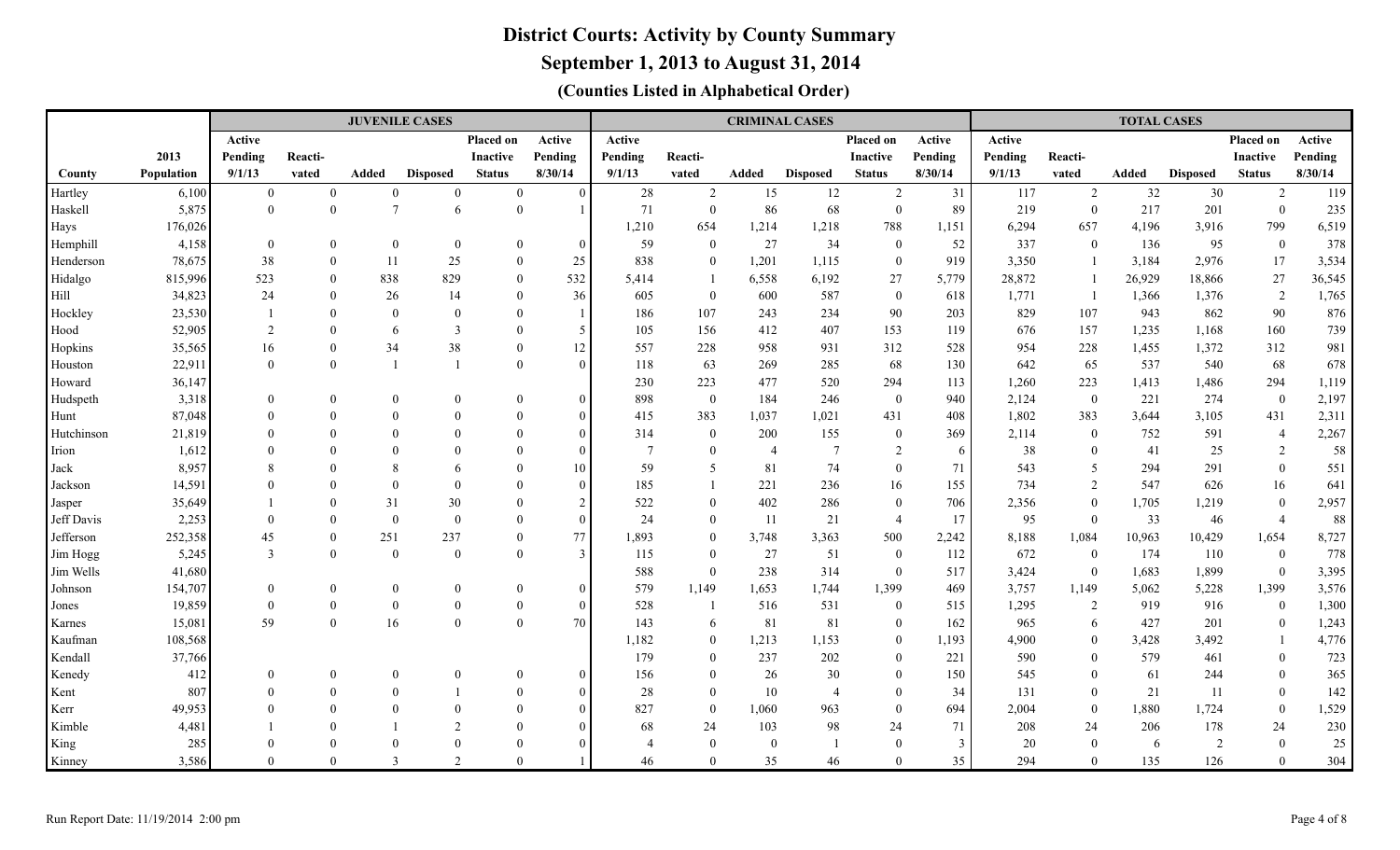|            |            |                |                  | <b>CIVIL CASES</b> |                 |                  |         |              |                  | <b>FAMILY CASES</b> |                 |                  |         |
|------------|------------|----------------|------------------|--------------------|-----------------|------------------|---------|--------------|------------------|---------------------|-----------------|------------------|---------|
|            |            | Active         |                  |                    |                 | Placed on        | Active  | Active       |                  |                     |                 | Placed on        | Active  |
|            | 2013       | Pending        | Reacti-          |                    |                 | <b>Inactive</b>  | Pending | Pending      | Reacti-          |                     |                 | <b>Inactive</b>  | Pending |
| County     | Population | 9/1/13         | vated            | Added              | <b>Disposed</b> | <b>Status</b>    | 8/30/14 | 9/1/13       | vated            | <b>Added</b>        | <b>Disposed</b> | <b>Status</b>    | 8/30/14 |
| Kleberg    | 32,101     | 315            | $\overline{4}$   | 277                | 284             | $\overline{2}$   | 301     | 131          | 5                | 293                 | 305             | 5                | 115     |
| Knox       | 3,767      | 174            | $\overline{0}$   | 24                 | 28              | $\boldsymbol{0}$ | 171     | 149          | $\mathbf{0}$     | 35                  | 17              | $\mathbf{0}$     | 167     |
| La Salle   | 7,369      | 586            | $\overline{0}$   | 272                | 224             | $\mathbf{0}$     | 634     | 258          | $\mathbf{0}$     | 70                  | 78              | $\mathbf{0}$     | 250     |
| Lamar      | 49,426     | 490            | $\mathbf{1}$     | 279                | 404             | $\overline{4}$   | 363     | 299          | 5                | 602                 | 599             | 6                | 306     |
| Lamb       | 13,775     | 154            | $\theta$         | 119                | 67              | $\mathbf{0}$     | 262     | 105          | $\theta$         | 378                 | 250             | $\theta$         | 272     |
| Lampasas   | 20,222     | 205            | $\mathbf{0}$     | 161                | 151             | $\mathbf{0}$     | 215     | 284          | $\theta$         | 310                 | 335             | $\theta$         | 259     |
| Lavaca     | 19,581     | 177            | $\mathbf{0}$     | 95                 | 120             | $\boldsymbol{0}$ | 152     | 86           | $\mathbf{0}$     | 162                 | 155             | $\theta$         | 93      |
| Lee        | 16,628     | 455            | $\mathbf{0}$     | 174                | 145             | $\overline{2}$   | 483     | 186          | $\mathbf{0}$     | 220                 | 240             | $\mathbf{0}$     | 166     |
| Leon       | 16,742     | 520            | $\mathbf{0}$     | 205                | 235             | $\boldsymbol{0}$ | 490     | 304          | $\mathbf{0}$     | 283                 | 232             | $\mathbf{0}$     | 355     |
| Liberty    | 76,907     | 2,555          | 1                | 937                | 391             | $\boldsymbol{0}$ | 2,864   | 1,946        | $\theta$         | 1,174               | 1,133           | $\mathbf{0}$     | 1,977   |
| Limestone  | 23,326     | 397            | $\overline{0}$   | 196                | 190             | $\boldsymbol{0}$ | 403     | 600          | 10               | 442                 | 418             | 10               | 624     |
| Lipscomb   | 3,485      | 66             | $\overline{0}$   | 36                 | 15              | $\mathbf{1}$     | 88      | 38           | $\mathbf{0}$     | 32                  | 31              | $\mathbf{0}$     | 41      |
| Live Oak   | 11,867     | 297            | $\mathbf{1}$     | 231                | 235             | 10               | 285     | 76           | $\mathbf{0}$     | 158                 | 126             | $\mathbf{0}$     | 113     |
| Llano      | 19,444     | 285            | $\theta$         | 299                | 268             | $\boldsymbol{0}$ | 277     | 291          | $\theta$         | 240                 | 200             | $\theta$         | 319     |
| Loving     | 95         | $\overline{4}$ | $\theta$         | $\overline{7}$     | $\overline{2}$  | -1               | 18      | $\mathbf{0}$ | $\theta$         | -1                  | $\mathbf{0}$    | $\theta$         |         |
| Lubbock    | 289,324    | 1,606          | 28               | 1,651              | 1,747           | 20               | 2,021   | 1,841        | 297              | 3,646               | 3,772           | 344              | 2,075   |
| Lynn       | 5,723      | 121            | $\mathbf{0}$     | 78                 | 64              | $\mathbf{0}$     | 135     | 83           | $\mathbf{0}$     | 141                 | 124             | $\overline{0}$   | 100     |
| Madison    | 13,781     | 385            | $\theta$         | 169                | 154             | $\mathbf{0}$     | 328     | 212          | 5                | 125                 | 107             | $\overline{7}$   | 199     |
| Marion     | 10,235     | 918            | 6                | 256                | 193             | $\overline{4}$   | 1,012   | 262          | 13               | 148                 | 115             | 13               | 307     |
| Martin     | 5,312      | 91             | $\theta$         | 63                 | 62              | $\mathbf{0}$     | 92      | 48           | $\mathbf{0}$     | 52                  | 44              | $\mathbf{0}$     | 56      |
| Mason      | 4,128      | 24             | $\theta$         | 33                 | 27              | $\mathbf{0}$     | 30      | 21           | $\theta$         | 42                  | 30              | $\theta$         | 33      |
| Matagorda  | 36,592     | 846            | $\overline{0}$   | 323                | 371             | $\mathbf{1}$     | 775     | 619          | $\theta$         | 587                 | 462             | $\theta$         | 748     |
| Maverick   | 55,932     |                |                  |                    |                 |                  |         |              |                  |                     |                 |                  |         |
| McCulloch  | 8,330      | 110            | $\boldsymbol{0}$ | 117                | 84              | $\boldsymbol{0}$ | 137     | 88           | $\boldsymbol{0}$ | 156                 | 120             | $\boldsymbol{0}$ | 119     |
| McLennan   | 241,481    | 3,129          | 11               | 2,301              | 2,079           | $10\,$           | 3,336   | 5,235        | 462              | 4,184               | 3,957           | 473              | 5,430   |
| McMullen   | 764        | 53             | $\boldsymbol{0}$ | 57                 | 68              | $\boldsymbol{0}$ | 42      | 12           | $\boldsymbol{0}$ | 6                   | 11              | $\bf{0}$         | 8       |
| Medina     | 47,399     | 306            | $\mathbf{1}$     | 270                | 184             | 1                | 348     | 467          | $\boldsymbol{0}$ | 247                 | 243             | $\boldsymbol{0}$ | 463     |
| Menard     | 2,148      | 99             | $\boldsymbol{0}$ | 13                 | 11              | $\boldsymbol{0}$ | 101     | 95           | $\mathbf{0}$     | $\,8\,$             | 4               | $\boldsymbol{0}$ | 99      |
| Midland    | 151,468    | 957            | 9                | 1,297              | 1,229           | $\mathfrak s$    | 1,021   | 1,594        | $\boldsymbol{0}$ | 1,818               | 1,792           | $\mathbf{1}$     | 1,612   |
| Milam      | 24,167     | 396            | 5                | 319                | 357             | 8                | 358     | 265          | 24               | 352                 | 312             | 14               | 321     |
| Mills      | 4,907      | 55             | $\mathbf{0}$     | 60                 | 47              | $\boldsymbol{0}$ | 69      | 49           | $\mathbf{0}$     | 99                  | 79              | $\mathbf{0}$     | 67      |
| Mitchell   | 9,402      | 352            | $\mathbf{0}$     | 78                 | 47              | $\boldsymbol{0}$ | 383     | 134          | $\mathbf{0}$     | 178                 | 106             | $\mathbf{0}$     | 206     |
| Montague   | 19,503     | 551            | 1                | 240                | 318             | $\mathbf{1}$     | 474     | 379          | $\mathbf{0}$     | 361                 | 344             | $\mathbf{0}$     | 397     |
| Montgomery | 499,137    | 2,728          | $\overline{0}$   | 2,923              | 3,006           | $\boldsymbol{0}$ | 2,501   | 3,133        | $\mathbf{0}$     | 4,697               | 4,183           | $\mathbf{0}$     | 3,487   |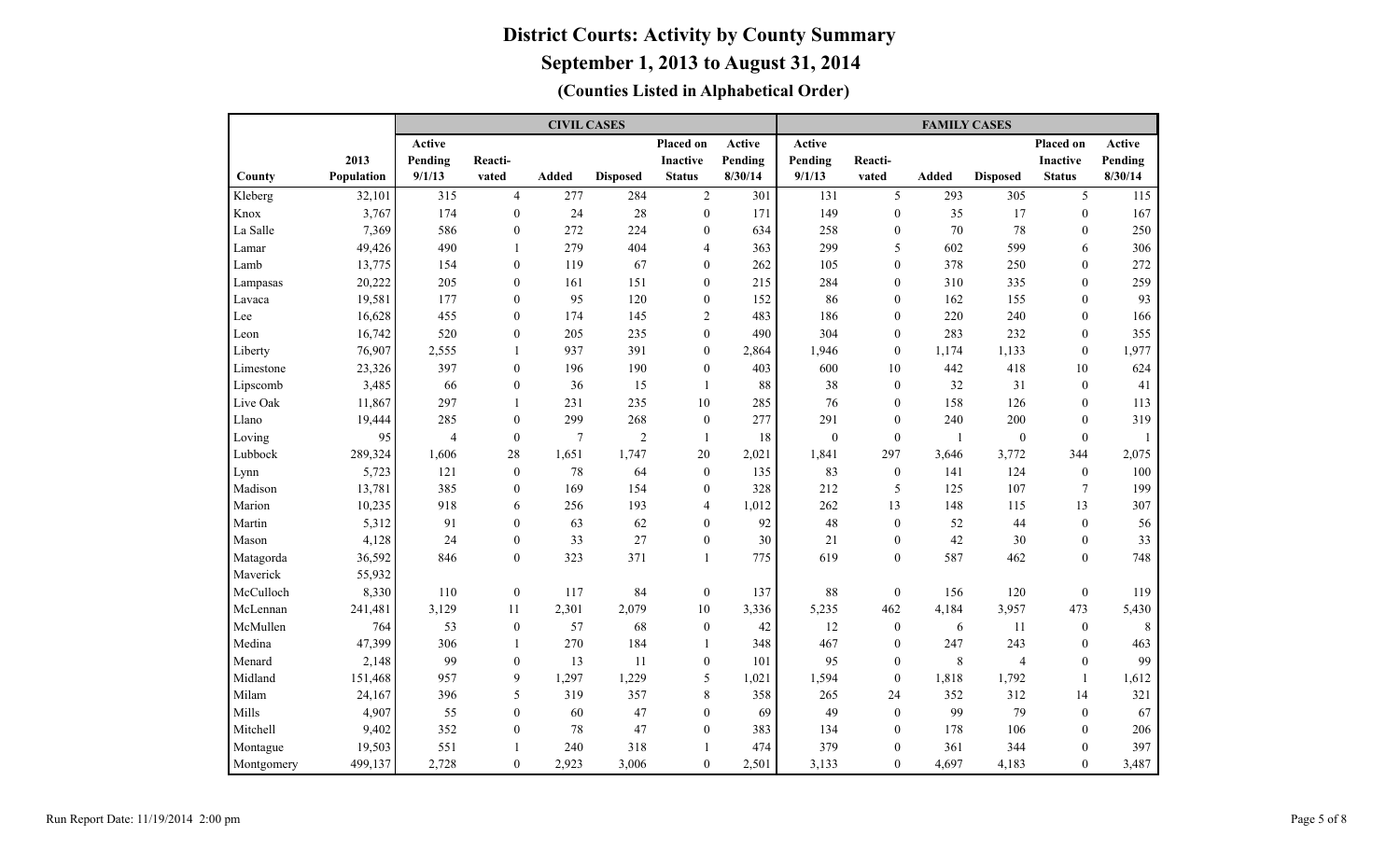**September 1, 2013 to August 31, 2014**

|            |            |                |                  | <b>JUVENILE CASES</b>    |                 |                 |                |               |                         |          | <b>CRIMINAL CASES</b> |                  |                |                |                         | <b>TOTAL CASES</b> |                 |                  |                  |
|------------|------------|----------------|------------------|--------------------------|-----------------|-----------------|----------------|---------------|-------------------------|----------|-----------------------|------------------|----------------|----------------|-------------------------|--------------------|-----------------|------------------|------------------|
|            |            | Active         |                  |                          |                 | Placed on       | Active         | <b>Active</b> |                         |          |                       | Placed on        | Active         | Active         |                         |                    |                 | Placed on        | Active           |
|            | 2013       | Pending        | Reacti-          |                          |                 | <b>Inactive</b> | Pending        | Pending       | Reacti-                 |          |                       | <b>Inactive</b>  | Pending        | Pending        | Reacti-                 |                    |                 | <b>Inactive</b>  | Pending          |
| County     | Population | 9/1/13         | vated            | Added                    | <b>Disposed</b> | <b>Status</b>   | 8/30/14        | 9/1/13        | vated                   | Added    | <b>Disposed</b>       | <b>Status</b>    | 8/30/14        | 9/1/13         | vated                   | Added              | <b>Disposed</b> | <b>Status</b>    | 8/30/14          |
| Kleberg    | 32,101     | $\overline{0}$ | $\mathbf{0}$     | $\Omega$                 | $\Omega$        | $\mathbf{0}$    | $\Omega$       | 318           | 473                     | 523      | 606                   | 449              | 267            | 764            | 482                     | 1,093              | 1,195           | 456              | 683              |
| Knox       | 3,767      | $\theta$       | $\overline{0}$   | $\theta$                 | $\Omega$        | $\theta$        | C              | 33            | $\boldsymbol{0}$        | 32       | 20                    | $\overline{0}$   | 45             | 356            | $\theta$                | 91                 | 65              | $\mathbf{0}$     | 383              |
| La Salle   | 7,369      |                | $\overline{0}$   | $\Omega$                 | $\Omega$        | $\Omega$        | 0              | 208           | $\mathbf{0}$            | 52       | 70                    | $\overline{0}$   | 190            | 1,052          | $\theta$                | 394                | 372             | $\boldsymbol{0}$ | 1,074            |
| Lamar      | 49,426     | $\Omega$       | $\overline{0}$   |                          | $\Omega$        | $\Omega$        |                | 226           | 93                      | 665      | 670                   | 104              | 236            | 1,015          | 99                      | 1,547              | 1,673           | 114              | 906              |
| Lamb       | 13,775     |                |                  |                          |                 |                 |                | 372           | $\overline{0}$          | 221      | 91                    | $\theta$         | 233            | 631            | $\overline{0}$          | 718                | 408             | $\mathbf{0}$     | 767              |
| Lampasas   | 20,222     | 3              | $\overline{0}$   | 9                        | 8               | $\Omega$        | $\overline{4}$ | 150           | $\overline{0}$          | 222      | 211                   | $\theta$         | 161            | 642            | $\theta$                | 702                | 705             | $\mathbf{0}$     | 639              |
| Lavaca     | 19,581     | 2              | $\overline{0}$   | $\tau$                   | $\overline{4}$  | $\Omega$        | -5             | 49            | $\mathbf{0}$            | 149      | 106                   | $\theta$         | 92             | 314            | $\Omega$                | 413                | 385             | $\overline{0}$   | 342              |
| Lee        | 16,628     | 317            | $\theta$         | 42                       | 18              | $\theta$        | 342            | 287           | $\overline{0}$          | 275      | 308                   | $\theta$         | 254            | 1,245          | $\Omega$                | 711                | 711             | 2                | 1,245            |
| Leon       | 16,742     | $\Omega$       |                  | $\Omega$                 | $\Omega$        | $\Omega$        | $\theta$       | 172           | $\overline{0}$          | 160      | 127                   | $\overline{0}$   | 205            | 996            | $\overline{0}$          | 648                | 594             | $\overline{0}$   | 1,050            |
| Liberty    | 76,907     |                |                  | $\Omega$                 | $\Omega$        | $\Omega$        | $\Omega$       | 477           | 193                     | 1,097    | 967                   | 247              | 577            | 4,978          | 194                     | 3,208              | 2,491           | 247              | 5,418            |
| Limestone  | 23,326     |                |                  | 25                       | 20              |                 | 11             | 169           | 235                     | 399      | 371                   | 237              | 195            | 1,172          | 245                     | 1,062              | 999             | 247              | 1,233            |
| Lipscomb   | 3,485      |                |                  | $\Omega$                 | $\Omega$        | $\Omega$        | $\Omega$       | 8             | $\mathbf{0}$            | 11       | 13                    | $\boldsymbol{0}$ | 5              | 112            | $\boldsymbol{0}$        | 79                 | 59              | $\overline{1}$   | 134              |
| Live Oak   | 11,867     |                | $\Omega$         | $\boldsymbol{\varDelta}$ | 5               | $\Omega$        | $\Omega$       | 32            | 87                      | 206      | 160                   | 84               | 84             | 406            | 88                      | 599                | 526             | 94               | 482              |
| Llano      | 19,444     | 15             | $\theta$         | 6                        |                 | $\Omega$        | 18             | 185           | 99                      | 268      | 214                   | $72\,$           | 236            | 776            | 99                      | 813                | 686             | 72               | 850              |
| Loving     | 95         | $\Omega$       | $\Omega$         | $\Omega$                 | $\Omega$        | $\Omega$        | $\overline{0}$ | $\theta$      | $\boldsymbol{0}$        | $\bf{0}$ | $\mathbf{0}$          | $\overline{0}$   | $\overline{0}$ | $\overline{4}$ | $\theta$                | 8                  | 2               | $\overline{1}$   | 19               |
| Lubbock    | 289,324    | 131            | $\Omega$         | 411                      | 278             | 56              | 100            | 3,524         | 5,678                   | 4,801    | 4,649                 | 6,129            | 3,430          | 7,102          | 6,003                   | 10,509             | 10,446          | 6,549            | 7,626            |
| Lynn       | 5,723      | 3              | $\Omega$         | $\overline{4}$           | $\overline{4}$  | $\Omega$        | $\overline{4}$ | 22            | $\boldsymbol{0}$        | 40       | 36                    | $\overline{0}$   | 28             | 229            | $\mathbf{0}$            | 263                | 228             | $\bf{0}$         | 267              |
| Madison    | 13,781     |                | $\Omega$         | $\Omega$                 |                 | $\Omega$        | $\Omega$       | 126           | $\overline{7}$          | 149      | 164                   | 11               | 150            | 723            | 12                      | 443                | 425             | 18               | 677              |
| Marion     | 10,235     |                | $\Omega$         | $\boldsymbol{\varDelta}$ | $\mathcal{R}$   | $\Omega$        |                | 74            | 74                      | 176      | 173                   | 68               | 82             | 1,254          | 93                      | 584                | 484             | 85               | 1,402            |
| Martin     | 5,312      |                | $\Omega$         | $\Omega$                 | $\Omega$        | $\Omega$        |                | 34            | $\mathbf{0}$            | 30       | 28                    | $\theta$         | 36             | 173            | $\overline{0}$          | 145                | 134             | $\bf{0}$         | 184              |
| Mason      | 4,128      |                | $\overline{0}$   | $\Omega$                 |                 | $\Omega$        | $\sqrt{ }$     | 6             | $\overline{9}$          | 24       | 24                    | 9                | 6              | 52             | $\mathbf Q$             | 99                 | 82              | 9                | 69               |
| Matagorda  | 36,592     | 12             | $\overline{1}$   | 29                       | 30              |                 | 11             | 261           | 222                     | 517      | 556                   | 215              | 236            | 1,738          | 223                     | 1,456              | 1,419           | 217              | 1,770            |
| Maverick   | 55,932     |                |                  |                          |                 |                 |                |               |                         |          |                       |                  |                | $\bf{0}$       | $\mathbf{0}$            | $\mathbf{0}$       | $\mathbf{0}$    | $\boldsymbol{0}$ | $\boldsymbol{0}$ |
| McCulloch  | 8,330      | 6              | $\boldsymbol{0}$ | 6                        | $7\phantom{.0}$ | $\bf{0}$        | $\overline{3}$ | 114           | $\boldsymbol{0}$        | 185      | 156                   | $\overline{0}$   | 132            | 318            | $\overline{0}$          | 464                | 367             | $\bf{0}$         | 391              |
| McLennan   | 241,481    | 36             | 143              | 420                      | 411             | 130             | 37             | 2,099         | 306                     | 2,897    | 2,408                 | 441              | 2,651          | 10,499         | 922                     | 9,802              | 8,855           | 1,054            | 11,454           |
| McMullen   | 764        | $\overline{0}$ | $\mathbf{0}$     | $\mathbf{0}$             | $\overline{0}$  | $\mathbf{0}$    | $\Omega$       | 23            | $\bf{0}$                | 23       | 27                    | $\mathbf{0}$     | 19             | 88             | $\theta$                | 86                 | 106             | $\boldsymbol{0}$ | 69               |
| Medina     | 47,399     |                |                  |                          |                 |                 |                | 235           | 162                     | 319      | 304                   | 184              | 200            | 1,008          | 163                     | 836                | 731             | 185              | 1,011            |
| Menard     | 2,148      | $\overline{2}$ | $\mathbf{0}$     | $\Omega$                 | $\Omega$        | $\theta$        | $\overline{2}$ | 64            | $\overline{\mathbf{3}}$ | 58       | 44                    | $\overline{4}$   | 86             | 260            | $\overline{\mathbf{3}}$ | 79                 | 59              | $\overline{4}$   | 288              |
| Midland    | 151,468    | $\Omega$       | $\overline{0}$   | 3                        | 3               | $\Omega$        | $\Omega$       | 773           | 988                     | 2,321    | 2,152                 | 1,208            | 787            | 3,324          | 997                     | 5,439              | 5,176           | 1,214            | 3,420            |
| Milam      | 24,167     | 5              | $\theta$         | 26                       | 21              | $\Omega$        | 10             | 242           | 236                     | 570      | 536                   | 234              | 280            | 908            | 265                     | 1,267              | 1,226           | 256              | 969              |
| Mills      | 4,907      |                | $\Omega$         | $\Omega$                 | $\Omega$        | $\Omega$        | $\sqrt{ }$     | 33            | $\overline{0}$          | 106      | 64                    | $\overline{0}$   | 77             | 137            | $\theta$                | 265                | 190             | $\mathbf{0}$     | 213              |
| Mitchell   | 9,402      |                | $\Omega$         | $\Omega$                 | $\Omega$        | $\Omega$        | $\sqrt{ }$     | 68            | $\overline{0}$          | 91       | 70                    | $\theta$         | 89             | 554            | $\theta$                | 347                | 223             | $\overline{0}$   | 678              |
| Montague   | 19,503     | 13             | $\Omega$         | 3                        | $\overline{5}$  | $\Omega$        | 11             | 112           | 10                      | 295      | 279                   | $\theta$         | 141            | 1,055          | 11                      | 899                | 946             |                  | 1,023            |
| Montgomery | 499,137    | 548            | $\theta$         | 131                      | 126             | $\Omega$        | $\Omega$       | 2,709         | 2,880                   | 5,263    | 5,239                 | 1,891            | 3,040          | 9,118          | 2,880                   | 13,014             | 12,554          | 1,891            | 9,028            |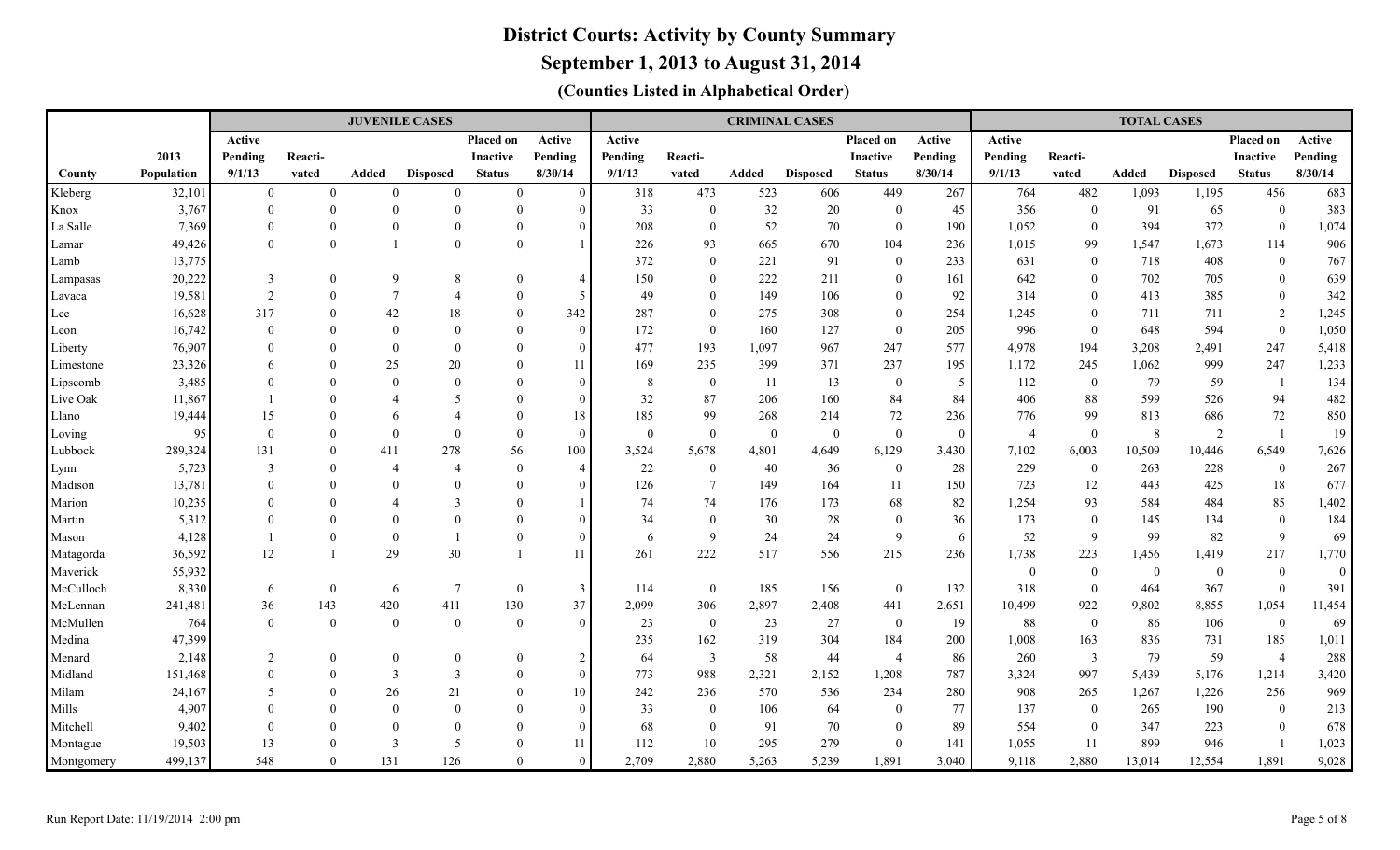|               |            |         |                  | <b>CIVIL CASES</b> |                 |                  |           |                |                  | <b>FAMILY CASES</b> |                 |                 |                |
|---------------|------------|---------|------------------|--------------------|-----------------|------------------|-----------|----------------|------------------|---------------------|-----------------|-----------------|----------------|
|               |            | Active  |                  |                    |                 | Placed on        | Active    | Active         |                  |                     |                 | Placed on       | Active         |
|               | 2013       | Pending | Reacti-          |                    |                 | <b>Inactive</b>  | Pending   | Pending        | Reacti-          |                     |                 | <b>Inactive</b> | Pending        |
| County        | Population | 9/1/13  | vated            | Added              | <b>Disposed</b> | <b>Status</b>    | 8/30/14   | 9/1/13         | vated            | Added               | <b>Disposed</b> | <b>Status</b>   | 8/30/14        |
| Moore         | 22,141     | 190     | $\theta$         | 229                | 151             | 2                | 267       | 2              | $\theta$         | $\overline{1}$      | $\overline{3}$  | $\theta$        | $\overline{1}$ |
| Morris        | 12,834     | 358     | $\mathbf{0}$     | 86                 | 109             | $10\,$           | 328       | 185            | $\mathbf{0}$     | 234                 | 231             | $\mathbf{0}$    | 183            |
| Motley        | 1,196      | 23      | $\boldsymbol{0}$ | $\boldsymbol{0}$   | 15              | $\boldsymbol{0}$ | $\,$ $\,$ | $\overline{7}$ | $\theta$         | $\mathfrak{Z}$      | 5               | $\theta$        | 5              |
| Nacogdoches   | 65,330     | 468     | $\overline{c}$   | 268                | 237             | $\boldsymbol{0}$ | 488       | 289            | $\mathbf{0}$     | 247                 | 241             | $\mathbf{0}$    | 295            |
| Navarro       | 48,038     | 712     | $\mathbf{0}$     | 357                | 298             | $\mathbf{0}$     | 773       | 940            | $\mathbf{0}$     | 404                 | 387             | 38              | 1,005          |
| Newton        | 14,140     | 406     | $\boldsymbol{0}$ | 181                | 125             | 16               | 452       | 174            | $\mathbf{1}$     | 239                 | 183             | $\overline{0}$  | 242            |
| Nolan         | 15,037     | 307     | $\boldsymbol{0}$ | 117                | 64              | -1               | 361       | 45             | $\boldsymbol{0}$ | 22                  | 11              | $\mathbf{0}$    | 55             |
| Nueces        | 352,107    | 2,792   | $\overline{4}$   | 2,074              | 1,930           | $\overline{c}$   | 2,833     | 3,383          | $\mathbf{0}$     | 4,983               | 3,839           | $\overline{0}$  | 3,861          |
| Ochiltree     | 10,806     | 210     | $\mathbf{0}$     | 77                 | 86              | $\boldsymbol{0}$ | 180       | 231            | $\mathbf{0}$     | 129                 | 145             | $\overline{0}$  | 173            |
| Oldham        | 2,102      | 65      | $\mathbf{0}$     | 35                 | 23              | $\boldsymbol{0}$ | 77        | 23             | $\mathbf{0}$     | 22                  | 15              | $\mathbf{0}$    | 30             |
| Orange        | 82,957     | 1,864   | $\overline{4}$   | 556                | 660             | 4                | 1,759     | 875            | 26               | 1,131               | 1,135           | 63              | 846            |
| Palo Pinto    | 27,889     | 412     | $\mathbf{0}$     | 416                | 399             | $\mathbf{0}$     | 429       | 396            | $\mathbf{0}$     | 511                 | 546             | $\mathbf{0}$    | 361            |
| Panola        | 23,870     | 292     | $\overline{0}$   | 120                | 58              | $\mathbf{0}$     | 341       | 102            | $\mathbf{0}$     | 57                  | 45              | $\theta$        | 105            |
| Parker        | 121,418    | 957     | $\overline{7}$   | 1,268              | 1,244           | 22               | 975       | 635            | $\theta$         | 887                 | 902             | $\overline{4}$  | 614            |
| Parmer        | 9,965      | 22      | $\overline{2}$   | 43                 | 35              | 1                | 31        | 62             | $\mathbf{0}$     | 86                  | 97              | $\theta$        | 51             |
| Pecos         | 15,697     | 547     | $\mathbf{1}$     | 170                | 186             | $\mathbf{0}$     | 530       | 316            | $\theta$         | 195                 | 159             | $\overline{1}$  | 346            |
| Polk          | 45,790     | 738     | $\mathbf{1}$     | 329                | 269             | $\mathbf{0}$     | 809       | 96             | $\mathbf{0}$     | 23                  | $22\,$          | $\mathbf{0}$    | 102            |
| Potter        | 121,661    | 1,379   | 13               | 1,150              | 974             | 38               | 1,529     | 1,532          | 55               | 2,256               | 2,471           | 65              | 1,295          |
| Presidio      | 7,201      | 146     | $\boldsymbol{0}$ | 47                 | 33              | $\boldsymbol{0}$ | 158       | 34             | $\boldsymbol{0}$ | 65                  | 61              | $\mathbf{0}$    | 29             |
| Rains         | 11,065     | 122     | $\overline{0}$   | 83                 | 84              | 1                | 120       | 90             | $\mathbf{1}$     | 193                 | 192             | $\overline{4}$  | 90             |
| Randall       | 126,474    | 786     | $\mathbf{1}$     | 708                | 702             | 3                | 788       | 912            | $\mathbf{0}$     | 1,199               | 1,414           | $\mathbf{0}$    | 697            |
| Reagan        | 3,601      | 65      | $\boldsymbol{0}$ | 39                 | 33              | $\overline{2}$   | 68        | 48             | $\mathbf{0}$     | 56                  | 42              | $\mathbf{0}$    | 62             |
| Real          | 3,350      | 34      | $\mathbf{0}$     | 48                 | 23              | $\boldsymbol{0}$ | 55        | 47             | $\mathbf{0}$     | 28                  | 36              | $\mathbf{0}$    | 42             |
| Red River     | 12,470     | 197     | $\boldsymbol{0}$ | 98                 | 96              | $\boldsymbol{0}$ | 203       | 172            | $\mathbf{0}$     | 272                 | 233             | $\mathbf{0}$    | 218            |
| Reeves        | 13,965     | 81      | 1                | 201                | 170             | 4                | 109       | 49             | $\mathbf{0}$     | 152                 | 155             | $\mathbf{0}$    | 46             |
| Refugio       | 7,305      | 303     | $\boldsymbol{0}$ | 100                | 132             | 4                | 269       | 67             | $\mathbf{0}$     | 132                 | 131             | $\mathbf{0}$    | 71             |
| Roberts       | 831        | 35      | $\overline{0}$   | 18                 | 12              | $\boldsymbol{0}$ | 41        | 10             | $\mathbf{0}$     | $\overline{4}$      | 6               | $\mathbf{0}$    | 8              |
| Robertson     | 16,486     | 303     | $\mathbf{0}$     | 171                | 157             | $\boldsymbol{0}$ | 316       | 268            | $\mathbf{0}$     | 277                 | 292             | $\mathbf{0}$    | 252            |
| Rockwall      | 85,245     | 247     | $\mathbf{0}$     | 384                | 396             | 1                | 232       | 571            | $\theta$         | 1,016               | 1,036           | $\theta$        | 550            |
| Runnels       | 10,309     | 131     | $\mathbf{0}$     | 112                | 84              | $\mathbf{0}$     | 159       | 134            | $\mathbf{0}$     | 146                 | 131             | $\theta$        | 149            |
| Rusk          | 53,622     | 777     | 4                | 436                | 439             | 7                | 772       | $\mathbf{0}$   | $\mathbf{0}$     | $\mathbf{0}$        | $\mathbf{0}$    | $\theta$        | $\mathbf{0}$   |
| Sabine        | 10,361     | 309     | $\theta$         | 82                 | 114             | $\mathbf{0}$     | 277       | 291            | $\theta$         | 166                 | 153             | $\theta$        | 304            |
| San Augustine | 8,769      | 507     | $\theta$         | 68                 | 60              | $\boldsymbol{0}$ | 515       | 624            | $\boldsymbol{0}$ | 87                  | 77              | $\theta$        | 634            |
| San Jacinto   | 26,856     | 851     | $\boldsymbol{0}$ | 148                | 170             | $\mathbf{0}$     | 812       | 477            | $\mathbf{0}$     | 162                 | 176             | $\Omega$        | 439            |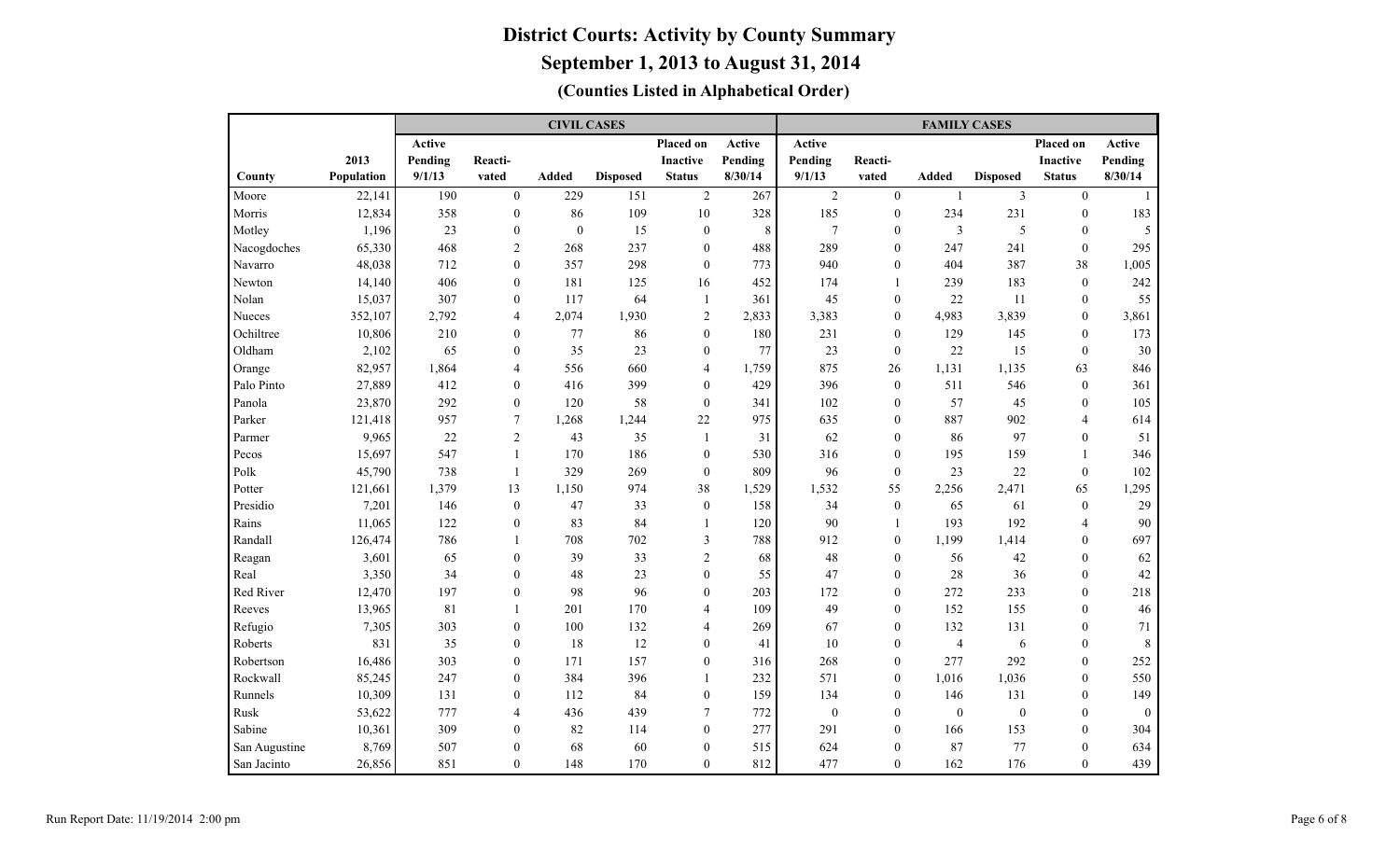**September 1, 2013 to August 31, 2014**

|                   |                  |                              |                            | <b>JUVENILE CASES</b>    |                 |                            |                                  |          |                        | <b>CRIMINAL CASES</b>   |                 |                     |         |              |                      | <b>TOTAL CASES</b> |                 |                         |              |
|-------------------|------------------|------------------------------|----------------------------|--------------------------|-----------------|----------------------------|----------------------------------|----------|------------------------|-------------------------|-----------------|---------------------|---------|--------------|----------------------|--------------------|-----------------|-------------------------|--------------|
|                   |                  | Active                       |                            |                          |                 | Placed on                  | Active                           | Active   |                        |                         |                 | Placed on           | Active  | Active       |                      |                    |                 | Placed on               | Active       |
|                   | 2013             | Pending                      | Reacti-                    |                          |                 | <b>Inactive</b>            | Pending                          | Pending  | Reacti-                |                         |                 | <b>Inactive</b>     | Pending | Pending      | Reacti-              |                    |                 | <b>Inactive</b>         | Pending      |
| County            | Population       | 9/1/13                       | vated                      | Added                    | <b>Disposed</b> | <b>Status</b>              | 8/30/14                          | 9/1/13   | vated                  | Added                   | <b>Disposed</b> | <b>Status</b>       | 8/30/14 | 9/1/13       | vated                | Added              | <b>Disposed</b> | <b>Status</b>           | 8/30/14      |
| Moore             | 22,141           | $\overline{0}$               | $\overline{0}$             | $\theta$                 | $\mathbf{0}$    | $\overline{0}$             | $\bf{0}$                         | 68       | 131                    | 221                     | 191             | 143                 | 86      | 260          | 131                  | 451                | 345             | 145                     | 354          |
| Morris            | 12,834           | 5                            | $\theta$                   | $\overline{0}$           | $\Omega$        | $\mathbf{0}$               | $\overline{0}$                   | 192      | 55                     | 234                     | 196             | 63                  | 243     | 740          | 55                   | 554                | 536             | 73                      | 754          |
| Motley            | 1,196            | $\Omega$                     | $\Omega$                   | $\overline{0}$           | $\Omega$        | $\theta$                   | $\overline{0}$                   | 6        | $\boldsymbol{0}$       | $\overline{\mathbf{3}}$ | 6               | $\overline{0}$      | 3       | 36           | $\overline{0}$       | 6                  | 26              | $\mathbf{0}$            | 16           |
| Nacogdoches       | 65,330           | 75                           | $\Omega$                   | 53                       | 61              | $\theta$                   | 78                               | 742      | 25                     | 1,073                   | 1,007           | $\theta$            | 784     | 1,574        | 27                   | 1,641              | 1,546           | $\mathbf{0}$            | 1,645        |
| Navarro           | 48,038           | 25                           | $\theta$                   | 18                       | 15              | $\theta$                   | 29                               | 565      | $\mathbf{0}$           | 522                     | 537             | $\theta$            | 548     | 2,242        | $\theta$             | 1,301              | 1,237           | 38                      | 2,355        |
| Newton            | 14,140           | 14                           | $\theta$                   | $\theta$                 | $\Omega$        | $\Omega$                   | 14                               | 144      | $\boldsymbol{0}$       | 165                     | 168             | $\theta$            | 145     | 738          |                      | 585                | 476             | 16                      | 853          |
| Nolan             | 15,037           |                              |                            |                          |                 |                            |                                  | 76       | 16                     | 251                     | 226             | 19                  | 60      | 428          | 16                   | 390                | 301             | 20                      | 476          |
| Nueces            | 352,107          |                              |                            |                          |                 |                            |                                  | 2,007    | 143                    | 4,830                   | 4,661           | 50                  | 2,291   | 8,182        | 147                  | 11,887             | 10,430          | 52                      | 8,985        |
| Ochiltree         | 10,806           | $\mathbf{0}$                 |                            | $\theta$                 | $\theta$        | $\overline{0}$             | $\bf{0}$                         | 127      | $\bf{0}$               | 204                     | 170             | $\overline{0}$      | 163     | 568          | $\mathbf{0}$         | 410                | 401             | $\mathbf{0}$            | 516          |
| Oldham            | 2,102            | $\Omega$                     | $\Omega$                   | $\Omega$                 | $\theta$        | $\theta$                   | $\bf{0}$                         | 119      | $\mathbf{0}$           | 102                     | 101             | $\overline{0}$      | 120     | 207          | $\bf{0}$             | 159                | 139             | $\boldsymbol{0}$        | 227          |
| Orange            | 82,957           | $\Omega$                     | $\theta$                   | $\theta$                 | $\theta$        | $\theta$                   | $\mathbf{0}$                     | 315      | 818                    | 883                     | 932             | 866                 | 256     | 3,054        | 848                  | 2,570              | 2,727           | 933                     | 2,861        |
| Palo Pinto        | 27,889           | $\Omega$                     | $\Omega$                   | $\theta$                 | $\Omega$        | $\theta$                   | $\theta$                         | 182      | 146                    | 392                     | 335             | 155                 | 230     | 990          | 146                  | 1,319              | 1,280           | 155                     | 1,020        |
| Panola            | 23,870           |                              |                            |                          |                 |                            |                                  | 755      | 125                    | 236                     | 249             | 120                 | 684     | 1,149        | 125                  | 413                | 352             | 120                     | 1,130        |
| Parker            | 121,418          | 11                           | $\mathbf{0}$               | 35                       | 39              | $\mathbf{0}$               | 6                                | 460      | 245                    | 1,189                   | 1,101           | 259                 | 585     | 2,063        | 252                  | 3,379              | 3,286           | 285                     | 2,180        |
| Parmer            | 9,965            | $\theta$                     | $\theta$                   | $\mathbf{0}$             | $\Omega$        | $\Omega$                   | $\overline{0}$                   | $28\,$   | 33                     | 93                      | 78              | 34                  | 36      | 112          | 35                   | 222                | 210             | 35                      | 118          |
| Pecos             | 15,697           | $\Omega$                     | $\Omega$                   |                          | $\Omega$        | $\Omega$                   | $\overline{1}$                   | 140      | $\overline{7}$         | 228                     | 217             | $\overline{0}$      | 200     | 1,003        | 8                    | 594                | 562             | $\overline{1}$          | 1,077        |
| Polk              | 45,790           | $\Omega$                     | $\Omega$                   | $\theta$                 | $\Omega$        | $\theta$                   | $\overline{0}$                   | 638      | 344                    | 899                     | 761             | 430                 | 698     | 1,472        | 345                  | 1,251              | 1,052           | 430                     | 1,609        |
| Potter            | 121,661          | $\Omega$                     | $\theta$                   | $\overline{0}$           | $\Omega$        | $\theta$                   | $\theta$                         | 1,026    | 515                    | 2,394                   | 2,408           | 524                 | 987     | 3,937        | 583                  | 5,800              | 5,853           | 627                     | 3,811        |
| Presidio          | 7,201            |                              |                            |                          |                 |                            |                                  | 55       | $\mathbf{0}$           | 29                      | 37              | $\overline{0}$      | 36      | 235          | $\overline{0}$       | 141                | 131             | $\mathbf{0}$            | 223          |
| Rains             | 11,065           | $\theta$                     | $\mathbf{0}$               | $8\,$                    | 6               | $\mathbf{0}$               | 2                                | 44       | $72\,$                 | 110                     | 119             | 67                  | 33      | 256          | 73<br>$\overline{1}$ | 394                | 401             | $72\,$                  | 245          |
| Randall           | 126,474<br>3,601 |                              |                            |                          | $\theta$        |                            |                                  | 566<br>9 | $\boldsymbol{0}$       | 1,177                   | 1,202           | $\overline{0}$<br>9 | 543     | 2,264<br>122 |                      | 3,084              | 3,318<br>109    | $\overline{\mathbf{3}}$ | 2,028<br>135 |
| Reagan            | 3,350            | $\boldsymbol{0}$<br>$\theta$ | $\overline{0}$<br>$\theta$ | $\mathbf{0}$<br>$\theta$ | $\theta$        | $\overline{0}$<br>$\theta$ | $\overline{0}$<br>$\overline{0}$ | 26       | 10<br>$\boldsymbol{0}$ | 26<br>27                | 34<br>23        | $\overline{3}$      | 5<br>23 | 107          | 10<br>$\overline{0}$ | 121<br>103         | 82              | 11<br>$\overline{3}$    | 120          |
| Real<br>Red River | 12,470           | 14                           | $\overline{0}$             | 11                       | 9               | $\theta$                   | 16                               | 110      | 85                     | 306                     | 249             | 83                  | 165     | 493          | 85                   | 687                | 587             | 83                      | 602          |
| Reeves            | 13,965           | $\Omega$                     | $\theta$                   | $\overline{0}$           | $\Omega$        | $\theta$                   | $\overline{0}$                   | 24       | 113                    | 226                     | 251             | 91                  | 24      | 154          | 114                  | 579                | 576             | 95                      | 179          |
| Refugio           | 7,305            |                              |                            |                          |                 |                            |                                  | 63       | 116                    | 147                     | 148             | 97                  | 81      | 433          | 116                  | 379                | 411             | 101                     | 421          |
| Roberts           | 831              | $\theta$                     | $\overline{0}$             | $\boldsymbol{0}$         | $\mathbf{0}$    | $\mathbf{0}$               | $\overline{0}$                   | 9        | $\bf{0}$               | $\overline{5}$          | 8               | $\overline{0}$      | 6       | 54           | $\overline{0}$       | 27                 | 26              | $\boldsymbol{0}$        | 55           |
| Robertson         | 16,486           | 2                            | $\boldsymbol{0}$           | 9                        | 11              | $\mathbf{0}$               | $\mathbf{0}$                     | 117      | 108                    | 257                     | 275             | 116                 | 100     | 690          | 108                  | 714                | 735             | 116                     | 668          |
| Rockwall          | 85,245           |                              |                            |                          |                 |                            |                                  | 176      | 337                    | 773                     | 774             | 290                 | 213     | 994          | 337                  | 2,173              | 2,206           | 291                     | 995          |
| Runnels           | 10,309           | 2                            | $\overline{0}$             | 3                        | 5               | $\theta$                   | 2                                | 35       | $\mathbf{0}$           | 91                      | 105             | $\overline{0}$      | 24      | 302          | $\overline{0}$       | 352                | 325             | $\mathbf{0}$            | 334          |
| Rusk              | 53,622           | $\Omega$                     | 0                          | $\Omega$                 | $\Omega$        | $\theta$                   | $\overline{0}$                   | 262      | 218                    | 479                     | 484             | 248                 | 238     | 1,039        | 222                  | 915                | 923             | 255                     | 1,010        |
| Sabine            | 10,361           | $\mathcal{L}$                | 0                          | $\overline{2}$           |                 | $\Omega$                   | $\overline{0}$                   | 128      | $\overline{0}$         | 143                     | 144             | $\overline{0}$      | 128     | 730          | $\overline{0}$       | 393                | 415             | $\mathbf{0}$            | 709          |
| San Augustine     | 8,769            | $\Omega$                     | $\Omega$                   | $\Omega$                 | $\Omega$        | $\Omega$                   | $\overline{0}$                   | 260      | $\mathbf{0}$           | 109                     | 104             | $\overline{0}$      | 265     | 1,391        | $\Omega$             | 264                | 241             | $\theta$                | 1,414        |
| San Jacinto       | 26,856           | 11                           | $\Omega$                   | 6                        | $\Omega$        | $\theta$                   | 17                               | 251      |                        | 184                     | 156             | $\overline{2}$      | 167     | 1,590        |                      | 500                | 502             | 2                       | 1,435        |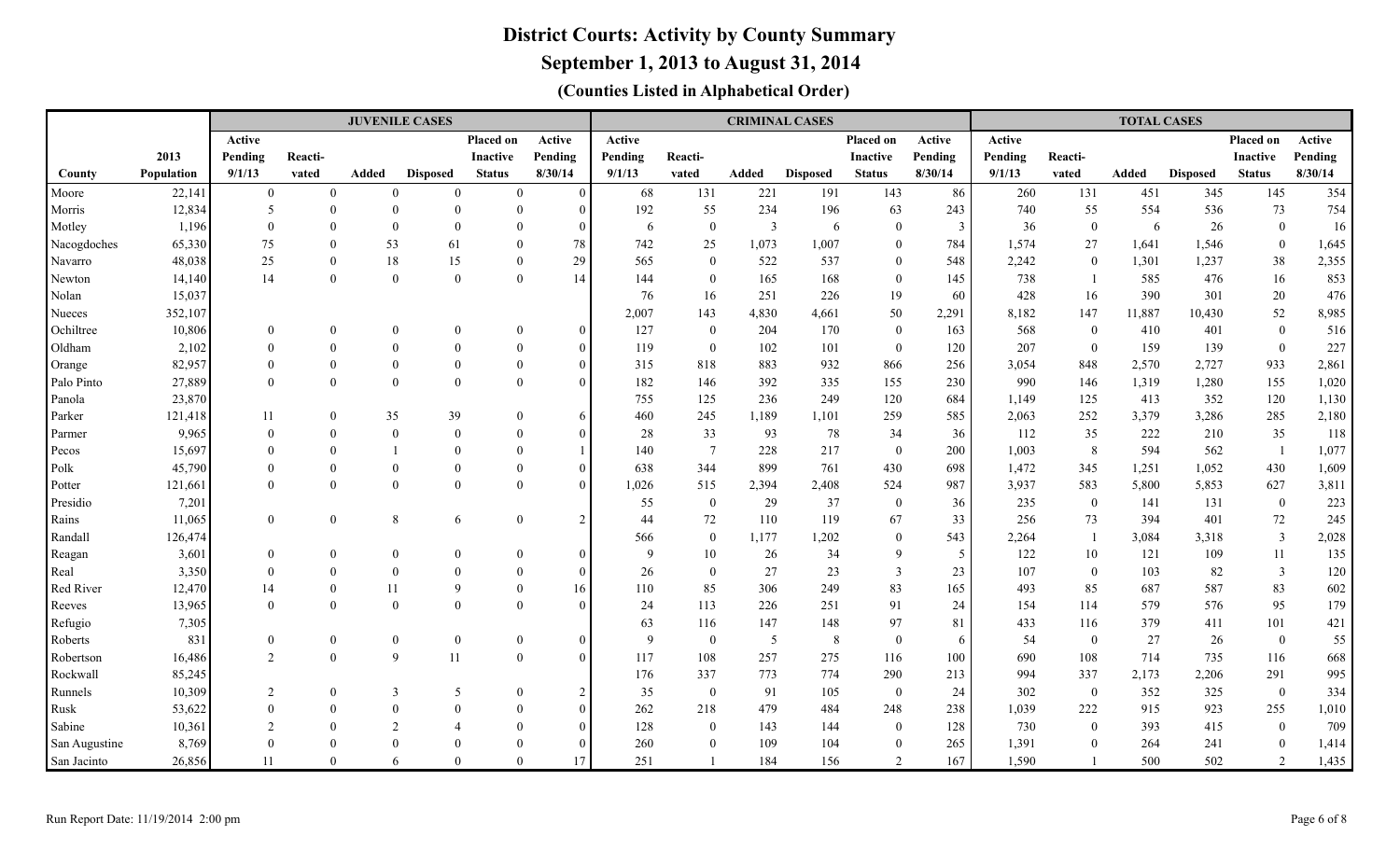|              |            |         |                  | <b>CIVIL CASES</b> |                 |                  |         | <b>FAMILY CASES</b> |                |                |                  |                  |               |  |  |  |  |
|--------------|------------|---------|------------------|--------------------|-----------------|------------------|---------|---------------------|----------------|----------------|------------------|------------------|---------------|--|--|--|--|
|              |            | Active  |                  |                    |                 | <b>Placed on</b> | Active  | <b>Active</b>       |                |                |                  | <b>Placed on</b> | <b>Active</b> |  |  |  |  |
|              | 2013       | Pending | Reacti-          |                    |                 | <b>Inactive</b>  | Pending | Pending             | Reacti-        |                |                  | <b>Inactive</b>  | Pending       |  |  |  |  |
| County       | Population | 9/1/13  | vated            | Added              | <b>Disposed</b> | <b>Status</b>    | 8/30/14 | 9/1/13              | vated          | Added          | <b>Disposed</b>  | <b>Status</b>    | 8/30/14       |  |  |  |  |
| San Patricio | 66,137     | 1,257   | $\overline{2}$   | 674                | 599             | $8\,$            | 1,355   | 1,285               | $\mathbf{0}$   | 1,616          | 1,475            | $\mathbf{0}$     | 1,123         |  |  |  |  |
| San Saba     | 6,012      | 74      | $\overline{0}$   | 43                 | 37              | $\boldsymbol{0}$ | 80      | 28                  | $\mathbf{0}$   | 64             | 32               | $\mathbf{0}$     | 67            |  |  |  |  |
| Schleicher   | 3,206      | 48      | $\theta$         | 15                 | $20\,$          | $\mathbf{0}$     | 38      | 34                  | $\overline{2}$ | 39             | 25               | $\theta$         | 28            |  |  |  |  |
| Scurry       | 17,302     | 498     | $\theta$         | 136                | 86              | $\boldsymbol{0}$ | 548     | 399                 | $\theta$       | 372            | 340              | $\theta$         | 425           |  |  |  |  |
| Shackelford  | 3,375      | 177     | $\overline{0}$   | 55                 | 43              | $\boldsymbol{0}$ | 189     | 64                  | $\mathbf{0}$   | 52             | 59               | $\mathbf{0}$     | 64            |  |  |  |  |
| Shelby       | 25,792     | 513     | $\boldsymbol{0}$ | 212                | 227             | 7                | 500     | 453                 | $\mathbf{0}$   | 368            | 327              | $\mathbf{0}$     | 496           |  |  |  |  |
| Sherman      | 3,093      | 32      | 2                | 42                 | 21              | $\boldsymbol{0}$ | 56      | 14                  | 5              | 30             | 23               | $\mathbf{0}$     | 24            |  |  |  |  |
| Smith        | 216,080    | 1,069   | 3                | 1,101              | 1,145           | 76               | 1,029   | 1,270               | $\mathbf{0}$   | 1,642          | 1,533            | 5                | 1,405         |  |  |  |  |
| Somervell    | 8,658      | 76      | $\mathbf{0}$     | 74                 | 40              | $\mathbf{0}$     | 109     | 76                  | $\mathbf{0}$   | 123            | 123              | $\mathbf{0}$     | 78            |  |  |  |  |
| <b>Starr</b> | 61,963     | 2,159   | $\mathbf{1}$     | 1,035              | 887             | $\mathbf{1}$     | 2,317   | 952                 | $\mathbf{0}$   | 193            | 175              | $\mathbf{0}$     | 914           |  |  |  |  |
| Stephens     | 9,247      | 249     | $\mathbf{0}$     | 116                | 97              | $\mathbf{0}$     | 268     | 158                 | $\mathbf{0}$   | 166            | 184              | $\mathbf{0}$     | 140           |  |  |  |  |
| Sterling     | 1,219      | 18      | $\mathbf{1}$     | 16                 | 16              | 3                | 16      | 12                  | $\mathbf{0}$   | 17             | 12               | $\theta$         | 17            |  |  |  |  |
| Stonewall    | 1,432      | 54      | $\theta$         | 15                 | 13              | $\theta$         | 56      | 29                  | $\theta$       | $\overline{7}$ | 15               | $\theta$         | 21            |  |  |  |  |
| Sutton       | 4,006      | 63      | $\theta$         | 28                 | 30              | $\mathbf{0}$     | 60      | 56                  | $\theta$       | 74             | 69               | $\theta$         | 56            |  |  |  |  |
| Swisher      | 7,763      | 96      | $\overline{0}$   | 16                 | 40              | $\boldsymbol{0}$ | 72      | 87                  | $\theta$       | 117            | 90               | $\overline{4}$   | 111           |  |  |  |  |
| Tarrant      | 1,911,541  | 15,026  | 107              | 12,352             | 12,544          | 120              | 14,821  | 15,634              | 1,109          | 28,856         | 29,112           | 1,008            | 15,480        |  |  |  |  |
| Taylor       | 134,117    | 963     | $\mathbf{1}$     | 889                | 932             | 1                | 920     | 2,067               | $\overline{0}$ | 3,003          | 2,605            | 2                | 2,463         |  |  |  |  |
| Terrell      | 903        | 15      | $\overline{0}$   | 4                  | $\sqrt{2}$      | $\mathbf{0}$     | 17      | 12                  | $\theta$       | 5              | 6                | $\theta$         | 11            |  |  |  |  |
| Terry        | 12,743     | 121     | 14               | 129                | 88              | 21               | 155     | 188                 | $\,$ 8 $\,$    | 347            | 366              | 13               | 166           |  |  |  |  |
| Throckmorton | 1,600      | 80      | $\mathbf{0}$     | 14                 | $\mathfrak{Z}$  | $\boldsymbol{0}$ | 96      | 51                  | $\mathbf{0}$   | 14             | $\boldsymbol{0}$ | $\mathbf{0}$     | 69            |  |  |  |  |
| Titus        | 32,581     | 990     | $\overline{0}$   | 291                | 238             | $\boldsymbol{0}$ | 1,042   | 345                 | $\mathbf{0}$   | 531            | 505              | $\mathbf{0}$     | 388           |  |  |  |  |
| Tom Green    | 114,954    | 627     | $\boldsymbol{0}$ | 747                | 617             | $\boldsymbol{0}$ | 758     | 1,256               | $\mathbf{0}$   | 2,076          | 1,687            | -1               | 1,584         |  |  |  |  |
| Travis       | 1,120,954  | 17,190  | $\overline{4}$   | 6,856              | 6,328           | 69               | 17,218  | 10,643              | 334            | 12,783         | 12,581           | 524              | 10,169        |  |  |  |  |
| Trinity      | 14,393     | 975     | $\mathbf{0}$     | 227                | 115             | $\boldsymbol{0}$ | 1,087   | 584                 | $\bf{0}$       | 154            | 114              | $\boldsymbol{0}$ | 624           |  |  |  |  |
| Tyler        | 21,464     | 570     | $\boldsymbol{0}$ | 227                | 145             | -1               | 645     | 484                 | $\mathbf{0}$   | 409            | 407              | $\mathbf{0}$     | 487           |  |  |  |  |
| Upshur       | 39,884     | 674     | $\mathbf{1}$     | 293                | 389             | 15               | 566     | 630                 | $\overline{2}$ | 876            | 917              | $\overline{2}$   | 588           |  |  |  |  |
| Upton        | 3,372      | 105     | $\overline{0}$   | 34                 | 10              | $\boldsymbol{0}$ | 113     | 37                  | $\mathbf{0}$   | 14             | 17               | $\mathbf{0}$     | 31            |  |  |  |  |
| Uvalde       | 26,926     | 165     | $\mathbf{1}$     | 335                | 297             | 1                | 206     | 101                 | 23             | 270            | 441              | $\overline{2}$   | 58            |  |  |  |  |
| Val Verde    | 48,623     | 1,126   | $\overline{0}$   | 283                | 311             | $\mathbf{0}$     | 1,107   | 700                 | $\theta$       | 540            | 471              | $\theta$         | 766           |  |  |  |  |
| Van Zandt    | 52,481     | 957     | 3                | 632                | 481             | 3                | 1,114   | 675                 | 44             | 753            | 719              | 46               | 731           |  |  |  |  |
| Victoria     | 90,028     | 948     | $\mathbf{1}$     | 597                | 590             | $\mathbf{1}$     | 955     | 1,203               | 66             | 2,484          | 2,388            | 69               | 1,294         |  |  |  |  |
| Walker       | 68,817     | 889     | $\overline{4}$   | 586                | 531             | $\mathbf{0}$     | 935     | 117                 | $\mathbf{0}$   | 99             | 102              | $\overline{0}$   | 119           |  |  |  |  |
| Waller       | 45,213     | 932     | $\theta$         | 452                | 255             | $\mathbf{0}$     | 1,099   | $\mathbf{0}$        | $\theta$       | $\mathbf{0}$   | $\mathbf{0}$     | $\theta$         | $\mathbf{0}$  |  |  |  |  |
| Ward         | 11,244     | 51      | $\theta$         | 156                | 148             | 3                | 56      | 84                  | $\theta$       | 241            | 264              | $\theta$         | 61            |  |  |  |  |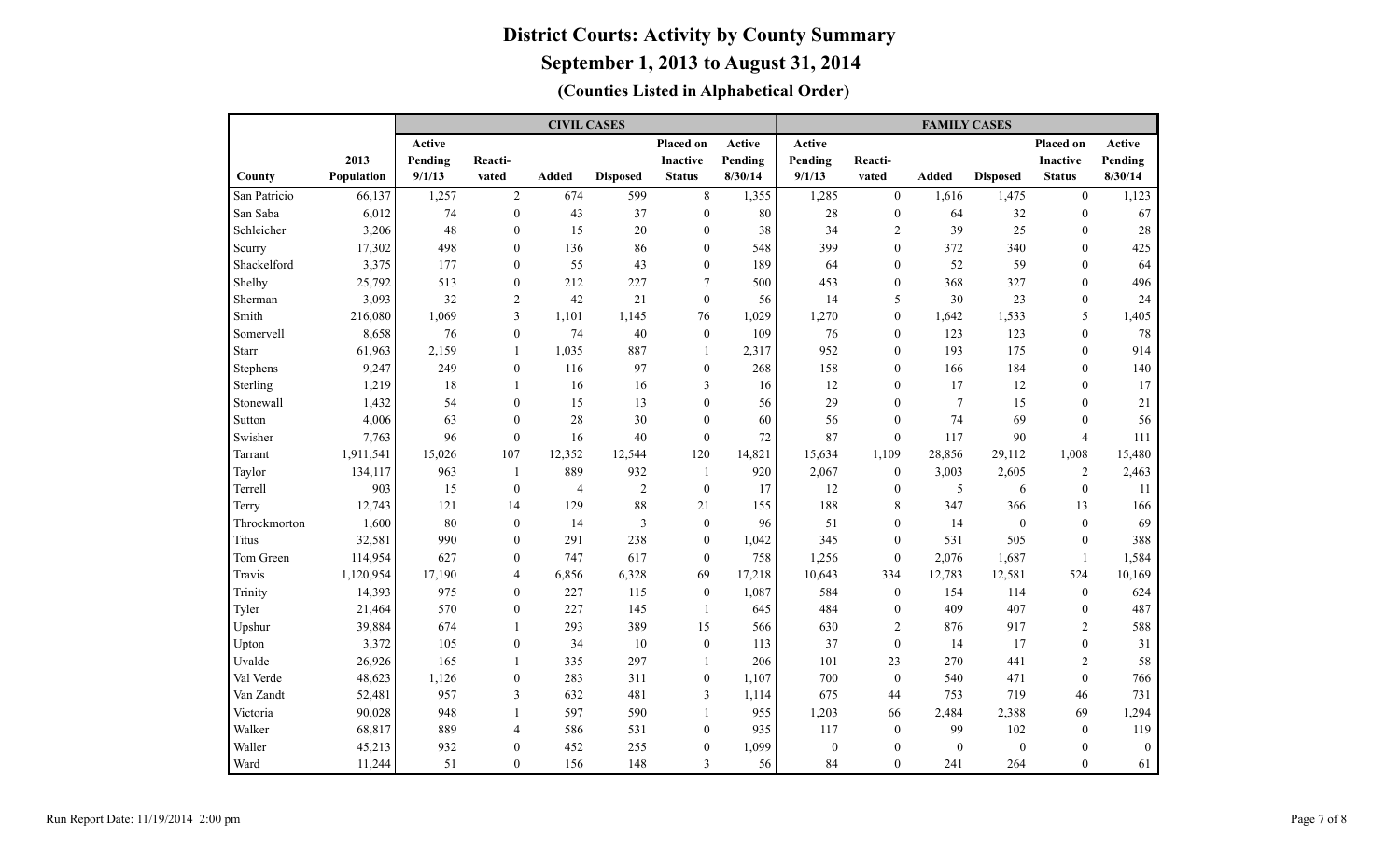**September 1, 2013 to August 31, 2014**

|                     |                  |                |                                | <b>JUVENILE CASES</b> |                 |                      |                |               |                                  |                 | <b>CRIMINAL CASES</b> |                                  | <b>TOTAL CASES</b> |            |                       |              |                 |                                    |                |
|---------------------|------------------|----------------|--------------------------------|-----------------------|-----------------|----------------------|----------------|---------------|----------------------------------|-----------------|-----------------------|----------------------------------|--------------------|------------|-----------------------|--------------|-----------------|------------------------------------|----------------|
|                     |                  | Active         |                                |                       |                 | Placed on            | Active         | <b>Active</b> |                                  |                 |                       | Placed on                        | Active             | Active     |                       |              |                 | Placed on                          | Active         |
|                     | 2013             | Pending        | Reacti-                        |                       |                 | <b>Inactive</b>      | Pending        | Pending       | Reacti-                          |                 |                       | <b>Inactive</b>                  | Pending            | Pending    | Reacti-               |              |                 | <b>Inactive</b>                    | Pending        |
| County              | Population       | 9/1/13         | vated                          | Added                 | <b>Disposed</b> | <b>Status</b>        | 8/30/14        | 9/1/13        | vated                            | Added           | <b>Disposed</b>       | <b>Status</b>                    | 8/30/14            | 9/1/13     | vated                 | <b>Added</b> | <b>Disposed</b> | <b>Status</b>                      | 8/30/14        |
| San Patricio        | 66,137           | 24             | $\overline{0}$                 | 67                    | 66              | $\overline{0}$       | 11             | 270           | $22\,$                           | 584             | 562                   | 21                               | 293                | 2,836      | 24                    | 2,941        | 2,702           | 29                                 | 2,782          |
| San Saba            | 6,012            | $\overline{4}$ | $\overline{0}$                 | $\Omega$              |                 | $\overline{0}$       | $\overline{4}$ | 35            | $\mathbf{0}$                     | 73              | 48                    | 25                               | 35                 | 141        | $\overline{0}$        | 180          | 118             | 25                                 | 186            |
| Schleicher          | 3,206            | $\Omega$       | $\overline{0}$                 | $\Omega$              | $\Omega$        | $\Omega$             | $\sqrt{ }$     | 29            | $\overline{0}$                   | 36              | 46                    | $\overline{0}$                   | 21                 | 111        | $\overline{2}$        | 90           | 91              | $\mathbf{0}$                       | 87             |
| Scurry              | 17,302           | 2              | $\theta$                       | $\mathbf{Q}$          | $\mathbf{8}$    | $\Omega$             | $\overline{2}$ | 122           | 60                               | 172             | 157                   | 58                               | 132                | 1,021      | 60                    | 689          | 591             | 58                                 | 1,107          |
| Shackelford         | 3,375            |                |                                |                       |                 |                      |                | 129           | $\theta$                         | 150             | 119                   | $\theta$                         | 160                | 370        | $\Omega$              | 257          | 221             | $\mathbf{0}$                       | 413            |
| Shelby              | 25,792           | 18             | $\theta$                       | $\overline{2}$        | $\Omega$        | $\Omega$             | 20             | 350           | $\bf{0}$                         | 345             | 324                   | 28                               | 371                | 1,334      | $\theta$              | 927          | 878             | 35                                 | 1,387          |
| Sherman             | 3,093            |                | $\Omega$                       | $\Omega$              |                 | $\Omega$             |                | 9             | $\overline{3}$                   | 5               | $\overline{4}$        | $\overline{0}$                   | $12 \,$            | 56         | 10                    | 77           | 48              | $\mathbf{0}$                       | 93             |
| Smith               | 216,080          |                | $\Omega$                       | $\Omega$              |                 | $\Omega$             | $\Omega$       | 724           | 92                               | 2,423           | 2,397                 | 81                               | 799                | 3,063      | 95                    | 5,166        | 5,075           | 162                                | 3,233          |
| Somervell           | 8,658            |                |                                | $\Omega$              |                 | $\Omega$             | $\Omega$       | 34            | 29                               | 60              | 62                    | 17                               | 34                 | 186        | 29                    | 257          | 225             | 17                                 | 221            |
| <b>Starr</b>        | 61,963           |                |                                | $\Omega$              | $\Omega$        |                      | $\Omega$       | 2,077         | $\mathbf{0}$                     | 1,148           | 1,120                 | 98                               | 2,023              | 5,188      |                       | 2,376        | 2,182           | 99                                 | 5,254          |
| Stephens            | 9,247            |                | $\Omega$                       | 21                    | 20              | $\Omega$             |                | 724           | $\theta$                         | 447             | 439                   | $\overline{0}$                   | 752                | 1,131      | $\Omega$              | 750          | 740             | $\mathbf{0}$                       | 1,161          |
| Sterling            | 1,219            |                | $\Omega$                       | $\Omega$              | $\Omega$        | $\Omega$             | $\sqrt{ }$     | 16            | 5                                | 35              | 24                    | $\overline{7}$                   | 26                 | 46         | 6                     | 68           | 52              | 10                                 | 59             |
| Stonewall           | 1,432            |                | $\Omega$                       |                       | $\Omega$        | $\Omega$             |                | 9             | $\Omega$                         | 26              | 16                    | $\theta$                         | 19                 | 92         | $\Omega$              | 49           | 44              | $\mathbf{0}$                       | 97             |
| Sutton              | 4,006            |                | $\theta$                       | $\Omega$              |                 | $\Omega$             |                | 15            |                                  | 60              | 74                    | 12                               | $10\,$             | 134        |                       | 162          | 173             | 12                                 | 126            |
| Swisher             | 7,763            | $\Omega$       | $\theta$                       | $\theta$              | $\Omega$        | $\Omega$             | $\sqrt{ }$     | 92            | 44                               | 59              | 60                    | 47                               | 91                 | 275        | 44                    | 192          | 190             | 51                                 | 274            |
| Tarrant             | 1,911,541        | 121            | 540                            | 1,580                 | 1,535           | 508                  | 198            | 5,000         | 3,458                            | 17,316          | 16,731                | 3,633                            | 5,420              | 35,781     | 5,214                 | 60,104       | 59,922          | 5,269                              | 35,919         |
| Taylor              | 134,117          | 36             | $\overline{0}$                 | 113                   | 108             | $\overline{0}$       | 41             | 985           | 737                              | 1,769           | 1,775                 | 781                              | 951                | 4,051      | 738                   | 5,774        | 5,420           | 784                                | 4,375          |
| Terrell             | 903              | $\theta$       | $\overline{0}$                 | $\overline{1}$        |                 | $\Omega$             | $\Omega$       | 19            | $\overline{0}$                   | $7\phantom{.0}$ | 17                    | $\overline{0}$                   | 9                  | 46         | $\overline{0}$        | 17           | 26              | $\mathbf{0}$                       | 37             |
| Terry               | 12,743           | 16             | $\theta$                       | 23                    | 29              | $\Omega$             | 10             | 108           | 210                              | 238             | 236                   | 228                              | 92                 | 433        | 232                   | 737          | 719             | 262                                | 423            |
| Throckmorton        | 1,600            | $\Omega$       | $\theta$                       | $\theta$              | $\Omega$        | $\Omega$             | $\Omega$       | 11            | $\boldsymbol{0}$                 | 6               | $\overline{0}$        | $\theta$                         | 21                 | 142        | $\theta$              | 34           | 3               | $\boldsymbol{0}$                   | 186            |
| Titus               | 32,581           | 10             | $\overline{0}$                 | 8                     | 6               | $\Omega$             | 13             | 672           | 207                              | 465             | 665                   | 237                              | 490                | 2,017      | 207                   | 1,295        | 1,414           | 237                                | 1,933          |
| Tom Green           | 114,954          | 19             | $\overline{0}$                 | 77                    | 71              | $\overline{0}$       | 32             | 826           | 1,338                            | 1,558           | 1,462                 | 1,509                            | 803                | 2,728      | 1,338                 | 4,458        | 3,837           | 1,510                              | 3,177          |
| Travis              | 1,120,954        | 1,099          | 46                             | 1,760                 | 1,582           | 50                   | 1,233          | 5,350         | 6,084                            | 12,481          | 11,740                | 5,139                            | 6,156              | 34,282     | 6,468                 | 33,880       | 32,231          | 5,782                              | 34,776         |
| Trinity             | 14,393           | 72             | $\overline{0}$                 | 12                    | 8               | $\overline{0}$       | 76             | 226           | $\bf{0}$                         | 220             | 203                   | $\mathbf{0}$                     | 243                | 1,857      | $\overline{0}$        | 613          | 440             | $\overline{0}$                     | 2,030          |
| Tyler               | 21,464           | 6              | $\overline{0}$                 | $\overline{2}$        | $\overline{4}$  | $\theta$             | $\overline{4}$ | 401           | 113                              | 320             | 250                   | 147                              | 446                | 1,461      | 113                   | 958          | 806             | 148                                | 1,582          |
| Upshur              | 39,884           | 30<br>$\Omega$ | $\Omega$                       | 22<br>$\Omega$        | 18<br>$\Omega$  | $\Omega$<br>$\Omega$ | 34<br>$\Omega$ | 170           | 98                               | 400             | 379                   | 103                              | 186                | 1,504      | 101                   | 1,591        | 1,703           | 120                                | 1,374          |
| Upton               | 3,372            | $\Omega$       | $\Omega$<br>$\overline{0}$     | $\Omega$              | $\Omega$        | $\Omega$             | $\Omega$       | 49<br>272     | $\overline{0}$                   | 39              | 17<br>288             | $\overline{0}$                   | 68                 | 191<br>538 | $\mathbf{0}$          | 87           | 44              | $\boldsymbol{0}$                   | 212<br>460     |
| Uvalde<br>Val Verde | 26,926<br>48,623 |                |                                |                       |                 |                      |                | 870           | $\boldsymbol{0}$<br>$\mathbf{0}$ | 212<br>299      | 412                   | $\overline{0}$<br>$\overline{0}$ | 196<br>752         | 2,696      | 24                    | 817<br>1,122 | 1,026<br>1,194  | $\overline{3}$<br>$\boldsymbol{0}$ |                |
| Van Zandt           |                  |                |                                | $\theta$              | $\overline{0}$  | $\overline{0}$       |                | 578           | 285                              | 823             | 666                   | 330                              | 690                | 2,211      | $\overline{0}$<br>332 | 2,208        |                 | 379                                | 2,625<br>2,536 |
| Victoria            | 52,481           |                | $\mathbf{0}$<br>$\overline{0}$ | $\Omega$              | $\Omega$        | $\Omega$             |                | 338           | 219                              | 961             | 890                   | 186                              | 427                | 2,490      | 286                   | 4,042        | 1,866<br>3,868  | 256                                | 2,677          |
| Walker              | 90,028<br>68,817 |                |                                |                       |                 |                      |                | 477           | $\overline{0}$                   | 600             | 559                   | $\overline{0}$                   | 517                | 1,483      | $\overline{4}$        | 1,285        | 1,192           | $\overline{0}$                     | 1,571          |
| Waller              | 45,213           |                |                                |                       |                 |                      |                | 514           | $\overline{0}$                   | 344             | 351                   | $\theta$                         | 515                | 1,446      | $\theta$              | 796          | 606             | $\overline{0}$                     | 1,614          |
| Ward                | 11,244           | $\overline{0}$ | $\overline{0}$                 | $\Omega$              | $\Omega$        | $\theta$             |                | 26            | 115                              | 290             | 289                   | 119                              | 27                 | 161        | 115                   | 687          | 701             | 122                                | 144            |
|                     |                  |                |                                |                       |                 |                      |                |               |                                  |                 |                       |                                  |                    |            |                       |              |                 |                                    |                |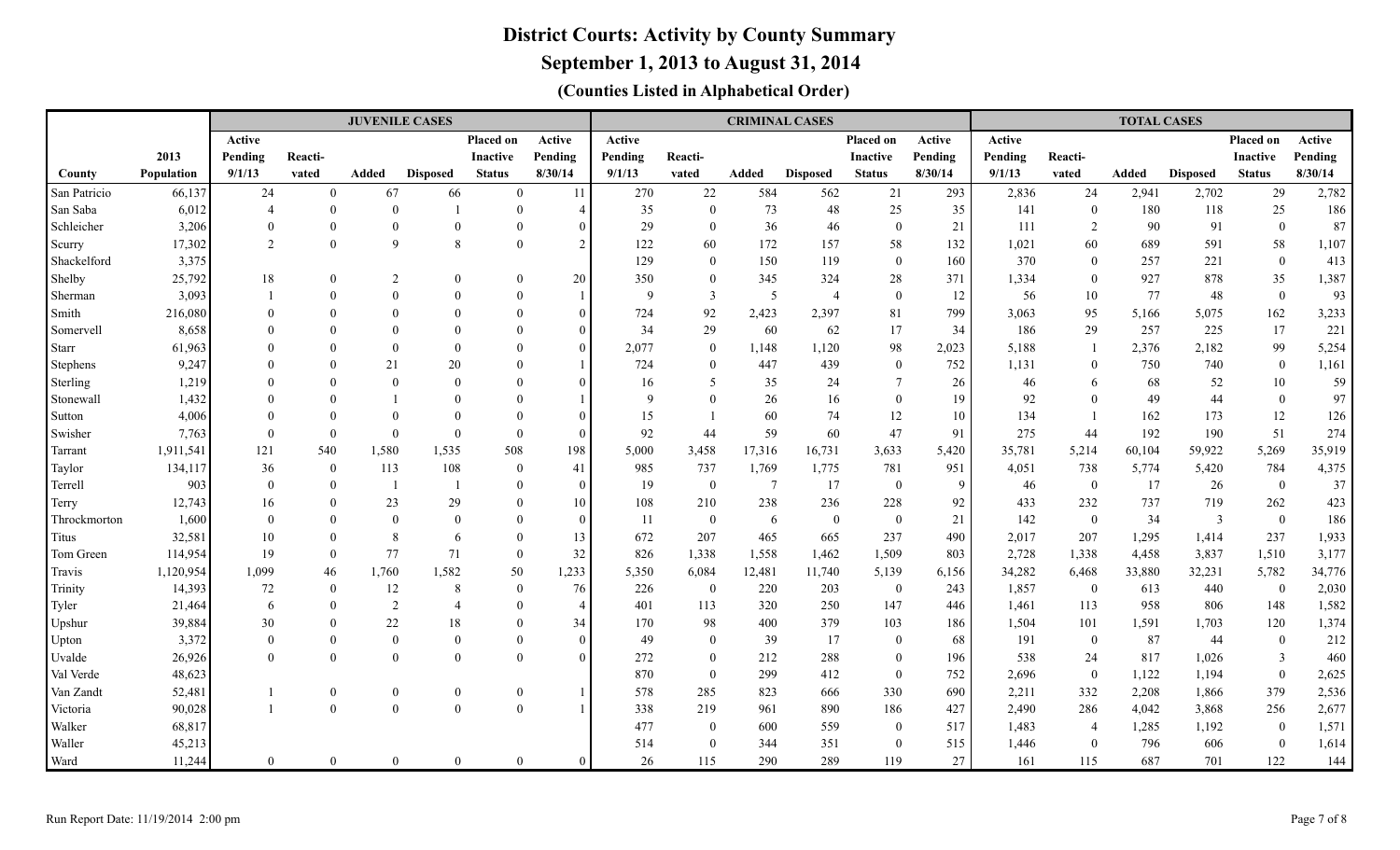|               |            |         |              | <b>CIVIL CASES</b> |                 |                  |         | <b>FAMILY CASES</b> |              |         |                 |                  |         |  |  |  |  |
|---------------|------------|---------|--------------|--------------------|-----------------|------------------|---------|---------------------|--------------|---------|-----------------|------------------|---------|--|--|--|--|
|               |            | Active  |              |                    |                 | Placed on        | Active  | Active              |              |         |                 | Placed on        | Active  |  |  |  |  |
|               | 2013       | Pending | Reacti-      |                    |                 | <b>Inactive</b>  | Pending | Pending             | Reacti-      |         |                 | <b>Inactive</b>  | Pending |  |  |  |  |
| County        | Population | 9/1/13  | vated        | Added              | <b>Disposed</b> | <b>Status</b>    | 8/30/14 | 9/1/13              | vated        | Added   | <b>Disposed</b> | <b>Status</b>    | 8/30/14 |  |  |  |  |
| Washington    | 34,147     | 306     | $\theta$     | 189                | 210             | $\mathbf{0}$     | 285     |                     |              |         |                 |                  |         |  |  |  |  |
| Webb          | 262,495    | 3,652   | 3            | 3,704              | 3,484           | 6                | 3,867   | 578                 | $\mathbf{0}$ | 794     | 693             | $\theta$         | 679     |  |  |  |  |
| Wharton       | 41,216     | 1,741   | $\mathbf{0}$ | 530                | 428             | 0                | 1,845   | 1,318               | $\mathbf{0}$ | 660     | 558             | $\mathbf{0}$     | 1,419   |  |  |  |  |
| Wheeler       | 5,751      | 141     | $\theta$     | 89                 | 52              | $\boldsymbol{0}$ | 178     | 55                  | $\theta$     | 67      | 58              | $\theta$         | 66      |  |  |  |  |
| Wichita       | 132,047    | 1,770   | $\mathbf{0}$ | ,200               | 1,018           | $\boldsymbol{0}$ | 1,952   | 1,352               | $\mathbf{0}$ | 1,349   | 1,377           | $\boldsymbol{0}$ | 1,324   |  |  |  |  |
| Wilbarger     | 13,131     | 382     | $\mathbf{0}$ | 172                | 129             | $\mathbf{0}$     | 406     | 362                 | $\mathbf{0}$ | 233     | 224             | $\mathbf{0}$     | 373     |  |  |  |  |
| Willacy       | 21,921     | 396     | $\mathbf{0}$ | 235                | 301             | $\mathbf{0}$     | 330     | 139                 | $\theta$     | 295     | 313             | $\theta$         | 201     |  |  |  |  |
| Williamson    | 471,014    | 3,021   | $\mathbf{0}$ | 2,022              | 1,885           | 9                | 2,926   | 3,307               | 17           | 2,490   | 2,411           | 38               | 3,249   |  |  |  |  |
| Wilson        | 45,418     | 476     | 2            | 407                | 355             | 29               | 523     | 545                 | $\mathbf{0}$ | 563     | 550             | $\theta$         | 559     |  |  |  |  |
| Winkler       | 7,606      | 222     | $\mathbf{0}$ | 112                | 79              | $\boldsymbol{0}$ | 255     | 225                 | $\mathbf{0}$ | 116     | 116             | $\theta$         | 225     |  |  |  |  |
| Wise          | 60,939     | 797     | $\theta$     | 386                | 644             | $\mathbf{0}$     | 539     | 443                 | $\theta$     | 331     | 409             | $\theta$         | 370     |  |  |  |  |
| Wood          | 42,306     | 360     | $\mathbf{0}$ | 402                | 428             | 3                | 360     | 298                 | $\theta$     | 660     | 683             |                  | 374     |  |  |  |  |
| Yoakum        | 8,184      | 76      | $\theta$     | 49                 | 63              |                  | 61      | 99                  | $\theta$     | 106     | 124             | $\theta$         | 81      |  |  |  |  |
| Young         | 18,341     | 280     | 20           | 152                | 125             | 16               | 342     | 477                 | 108          | 267     | 271             | 95               | 492     |  |  |  |  |
| Zapata        | 14,390     | 227     | $\theta$     | 182                | 178             | $\mathbf{0}$     | 245     | 110                 | $\theta$     | 148     | 161             | $\theta$         | 97      |  |  |  |  |
| Zavala        | 12,156     | 444     | $\theta$     | 88                 | 126             | 5                | 406     | 532                 | $\theta$     | 150     | 203             | $\theta$         | 479     |  |  |  |  |
| <b>TOTALS</b> | 26,448,193 | 306,742 | 12,541       | 214,650            | 200,123         | 12,395           | 316,797 | 303,123             | 8,911        | 337,297 | 320,901         | 9,434            | 317,623 |  |  |  |  |